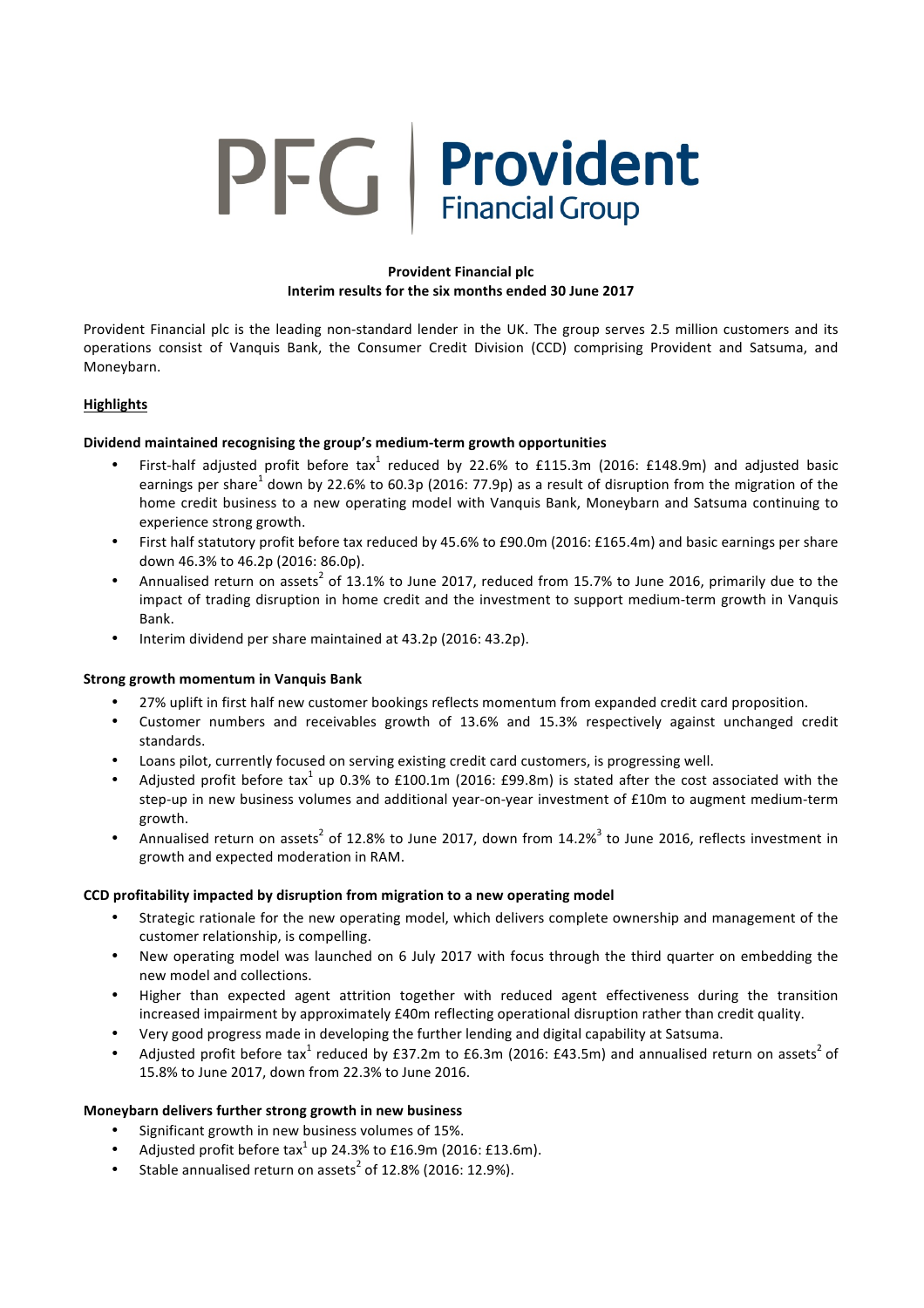## **Funding and liquidity**

- Headroom, including retail deposits capacity, sufficient to fund contractual maturities and projected growth in the business until the seasonal peak in 2018.
- Gearing of 2.7 times (2016: 2.3 times) compared with a banking covenant limit of 5.0 times.

## **Key financial results**

|                                                | H1      | H1      |         |
|------------------------------------------------|---------|---------|---------|
|                                                | 2017    | 2016    | Change  |
| Adjusted profit before tax <sup>1</sup>        | £115.3m | £148.9m | (22.6%) |
| Statutory profit before tax                    | £90.0m  | £165.4m | (45.6%) |
| Adjusted basic earnings per share <sup>1</sup> | 60.3p   | 77.9p   | (22.6%) |
| Basic earnings per share                       | 46.2p   | 86.0p   | (46.3%) |
| Annualised return on assets <sup>2</sup>       | 13.1%   | 15.7%   |         |
| Interim dividend per share                     | 43.2p   | 43.2p   | -%      |

## Peter Crook, Chief Executive, commented:

"Whilst I remain disappointed by the higher than expected operational disruption to trading in the home credit business, the new business model was deployed as planned during the first week in July. Our focus will be on customer service, embedding the new model and improving collections through the third quarter of the year. I am confident in the strategic rationale for the change and the business is working hard to improve customer service and collections performance ahead of the seasonally busy fourth quarter.

Vanquis Bank, Moneybarn and Satsuma are booking record volumes of new business derived from a combination of product innovation and enhanced distribution.

The group has continued to exercise strong discipline around credit and not observed changes in customer behaviour in relation to either demand for credit or credit performance.

The board has maintained the interim dividend recognising the group's medium-term growth opportunities."

## **Enquiries:**

| Media                                           |               |
|-------------------------------------------------|---------------|
| David Stevenson/ Jade Byrne Provident Financial | 01274 351 900 |
| Nick Cosgrove/Simone Selzer, Brunswick          | 020 7404 5959 |
| <b>Investor Relations</b>                       |               |
| Gary Thompson/Vicki Turner, Provident Financial | 01274 351 900 |
|                                                 |               |

investors@providentfinancial.com

- Adjusted profit before tax is stated before: (i) £3.7m of amortisation in respect of acquisition intangibles established as part of the acquisition of Moneybarn in August 2014 (2016: £3.7m); and (ii) an exceptional charge of £21.6m in *respect of redundancy, retention and training costs associated with the migration to the new home credit operating model* within CCD (2016: gain on disposal of £20.2m in respect of Vanquis Bank's interest in Visa Europe following
- completion of Visa Inc.'s acquisition of Visa Europe on 21 June 2016).<br><sup>2</sup> Annualised return on assets is calculated as adjusted profit before interest after tax as a percentage of average
- *receivables for the 12 months ended 30 June. 3 Vanquis Bank's reported annualised return on assets of 14.9% to June 2016 has been adjusted to assume the 8% corporation tax surcharge effective from 1 January 2016* was payable through the whole 12 month period in order *to aid comparison.*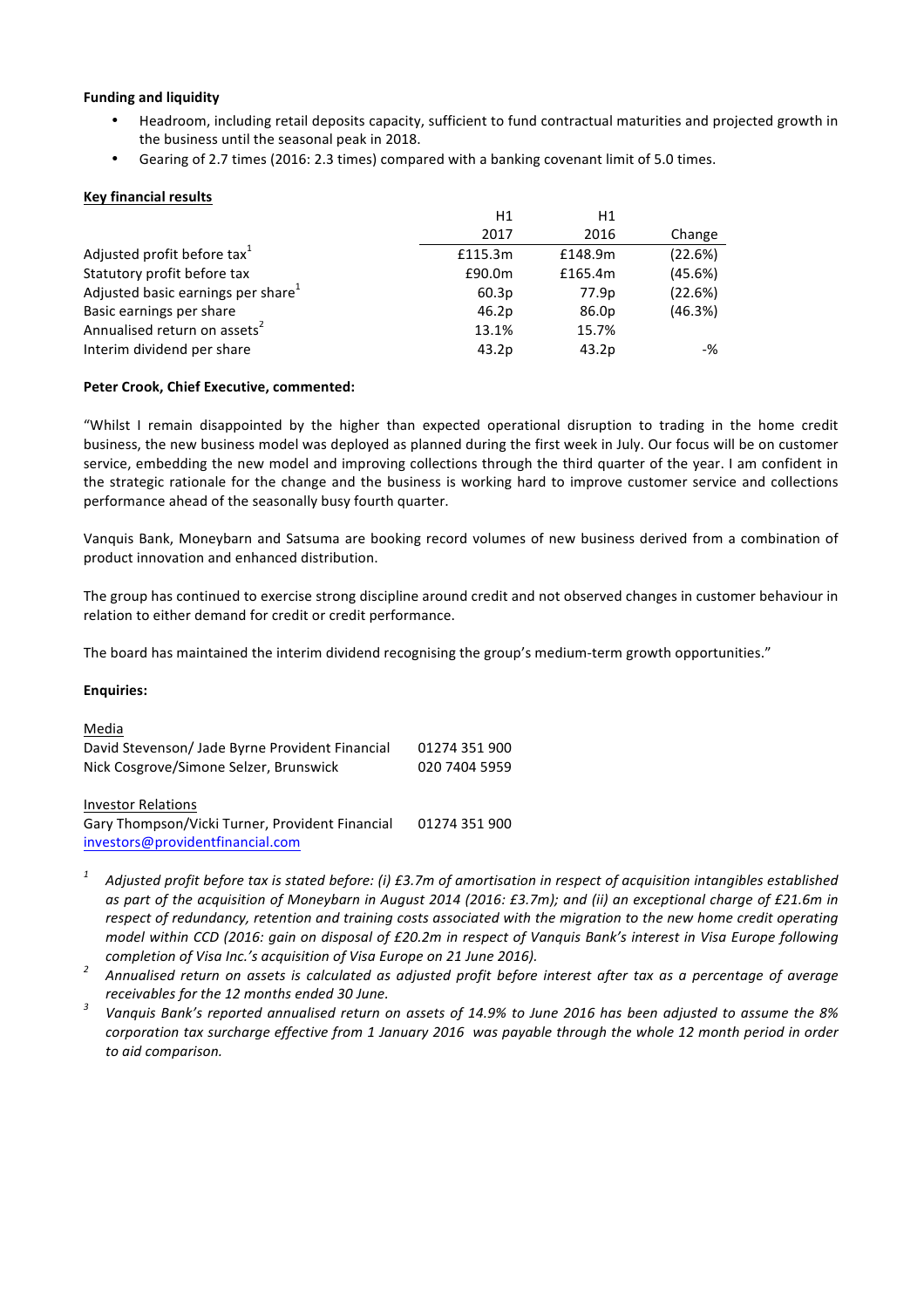#### **INTERIM REPORT**

## **Group summary**

The group has reported profit before tax, amortisation of acquisition intangibles and exceptional items down 22.6% to £115.3m (2016: £148.9m). This reflects the disruption to collections and sales performance caused by a higher level of agent attrition together with reduced agent effectiveness during the migration of the home credit business to an employed workforce. Vanquis Bank, Moneybarn and Satsuma have continued to experience strong growth and reported results in line with internal plans. The group has continued to exercise strong discipline around credit and not observed changes in customer behaviour in relation to either demand for credit or credit performance.

Adjusted basic earnings per share of  $60.3p$  (2016: 77.9p) fell by 22.6%, in line with the reduction in pre-tax profits. Statutory profit before tax reduced by 45.6% to £90.0m (2016: £165.4m) and basic earnings per share reduced by 46.3% to 46.2p (2016: 86.0p).

Vanquis Bank delivered an adjusted profit before tax of £100.1m (2016: £99.8m) after absorbing the cost associated with a step-up in new customer bookings and an additional year-on-year investment of approximately £10m to augment the medium-term growth potential of the business. New customer bookings of 234,000 were up 27% on the first half of last year, benefiting from the actions put in place during the second half of 2016 to develop the credit card proposition and enhance distribution, including the launch of the Chrome nearer prime credit card. Year-on-year customer growth of 13.6% and receivables growth of 15.3% have been delivered against continued tight credit standards which has resulted in stable delinquency through the first half of the year. In line with previous guidance, the annualised risk-adjusted margin has moderated from 32.4% to June 2016 to 31.4% to June 2017, reflecting a reduction in the revenue yield due to a further decline in the penetration of the Repayment Option Plan (ROP) product within the customer base and some moderation in the interest yield from the changing mix of business. The business continues to work on a number of partnering opportunities with other lending institutions, brokers or providers of retail finance. The loans proposition, initially to the established Vanquis Bank customer base, continues to make encouraging progress. 

CCD's adjusted profit before tax in the first half of 2017 of £6.3m was £37.2m lower than the first half of 2016 (2016: £43.5m). 

The new home credit operating model, which involves employing full-time Customer Experience Managers (CEMs) to serve customers rather than using self-employed agents, was launched on 6 July 2017. The migration to the new model involved a period of collective and individual consultation with employees, the recruitment and training of 2,500 CEMs, a streamlining of the field management force by approximately 400 and the deployment of further technology including routing and scheduling software. As communicated on 20 June 2017, the business experienced higher operational disruption than planned between the announcement of the reorganisation on 31 January 2017 and deployment of the new operating model. Higher than expected agent attrition resulted in a larger number of agent vacancies than anticipated which, together with reduced agent effectiveness, has resulted in an increase in impairment of approximately £40m. This reflects operational disruption rather than underlying credit quality and was the primary reason for the reduction in CCD's first-half profits. In addition, increased attrition and reduced agent effectiveness during the transition period have also resulted in a reduction in sales. Accordingly, home credit receivables ended the first half £18.3m lower than June 2016. As previously communicated, the impact of higher operational disruption on collections performance and sales is forecast to reduce the 2017 pre-exceptional profits from CCD to around £60m (2016: £115.2m).

The focus of the home credit field organisation through the third quarter of 2017 will be on embedding the new operating model, customer service and collections and arrears management in preparation for the seasonal peak in lending in the fourth quarter. The Board is confident that the strategic rationale for the transition to the new operating model is valid and that it will result in an improved medium-term financial performance, albeit from a weaker starting position than planned. The new model will enhance the customer experience by owning and managing every aspect of the customer relationship as well as also enhancing regulatory standards.

Satsuma has continued to make very good progress in developing its distribution, digital platform and further lending capability during the first half of 2017. The business is generating a strong flow of new business and further lending following the improvements made to the customer journey and product proposition in the second half of 2016, including the introduction of a monthly product. In addition, the business has continued to successfully develop its multi-channel distribution capability in the first six months of the year including the recent roll-out of the new mobile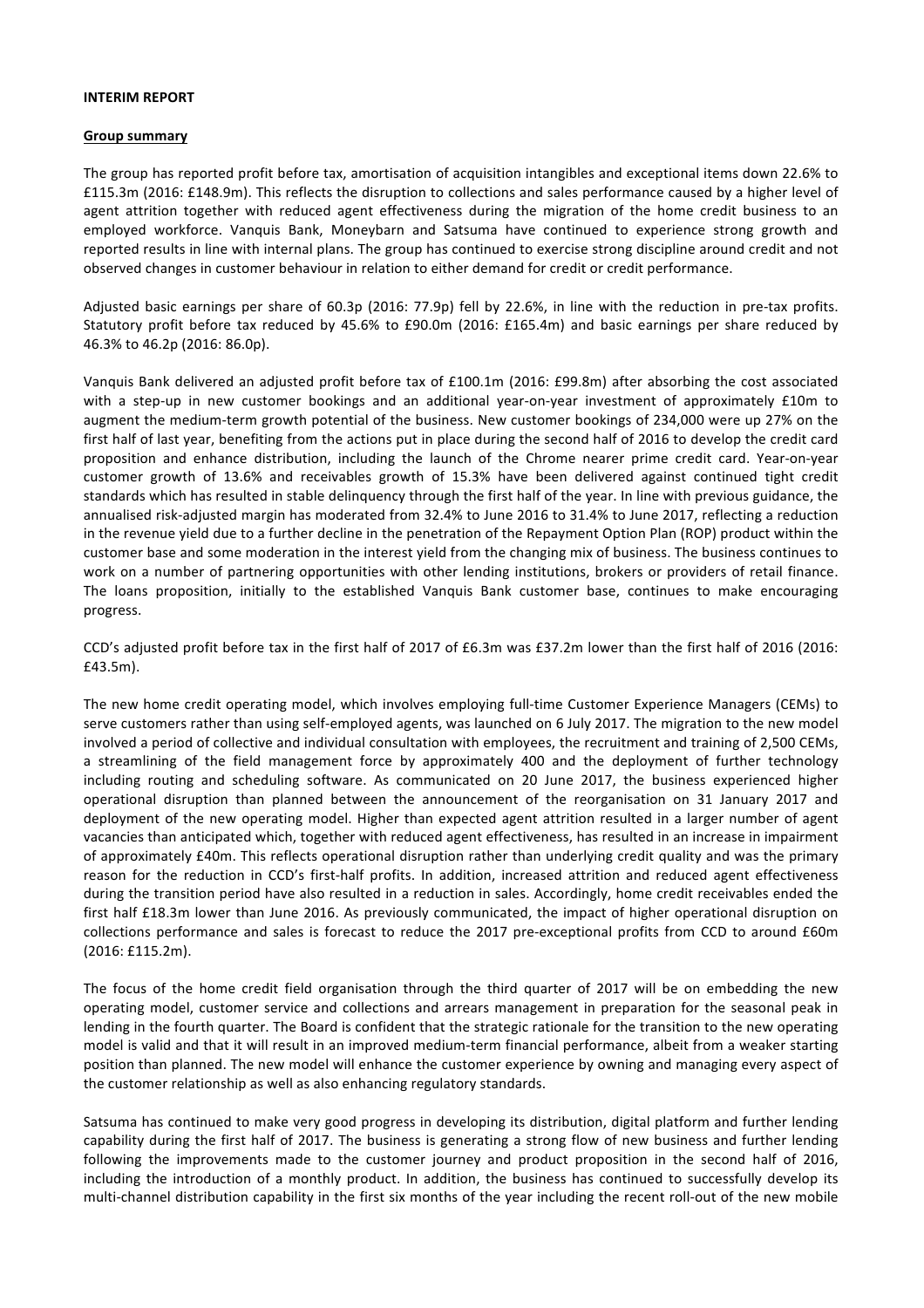app. As a result, credit issued increased by approximately 40% during the first half of 2017. The current development trajectory of Satsuma is encouraging and customer numbers have increased from 48,000 at June 2016 to 66,000 at June 2017 and receivables increased from £12.6m to £25.2m over the same period. Start-up losses have reduced by approximately £2m during the first half of the year and Satsuma remains on track to deliver a small profit contribution for 2017 as a whole.

After 4 years as Managing Director for CCD, Mark Stevens, has left the business and Andy Parkinson, previously Home Credit Director, has stepped-up to acting Managing Director for CCD.

Moneybarn has delivered a 24.3% increase in adjusted profits to £16.9m in the first half of 2017 (2016: £13.6m). Continued development of its best in class customer platform together with extension of the product offering has enabled the business to generate new business volumes 15% higher than the first half of last year. As a result, customer numbers were 46,000 at the end of the first half, showing year-on-year growth of 27.8%, and receivables were £343.8m, showing year-on-year growth of 30.0%. The annualised risk-adjusted margin has moderated from 24.1% to December 2016 to just below 23.4% largely reflecting additional impairment associated with the step-up in new business volumes.

An exceptional charge of £21.6m has been recognised in the first half of 2017 in respect of redundancy, retention and training costs associated with the migration to the new operating model within the home credit business. In the first half of 2016, an exceptional gain on disposal of £20.2m was recognised in respect of Vanquis Bank's interest in Visa Europe Ltd following its acquisition by Visa Inc.

The group's gearing is 2.7 times (2016: 2.3 times) and compares with a banking covenant limit of 5.0 times. The increase over the last 12 months reflects the reduction in 2017 first-half profits together with strong receivables growth of over £265m. Headroom on the group's committed facilities as at 30 June 2017 amounts to £204m. Including the additional capacity for Vanquis Bank to take retail deposits up to repayment of its intercompany loan from Provident Financial, total funding capacity amounts to £377m. The group's committed debt facilities, together with the retail deposits programme at Vanquis Bank, are sufficient to fund contractual maturities and projected growth until the seasonal peak in 2018.

The interim dividend per share has been maintained at  $43.2p$  (2016:  $43.2p$ ), notwithstanding the reduction in group earnings during the first half of 2017 and the temporary reduction in dividend cover below the group's stated minimum target of 1.25 times. In proposing the interim dividend, the board has considered the disruption to home credit earnings, the group's funding and capital position and the intention to rebuild dividend cover to the group's target level as earnings growth recovers.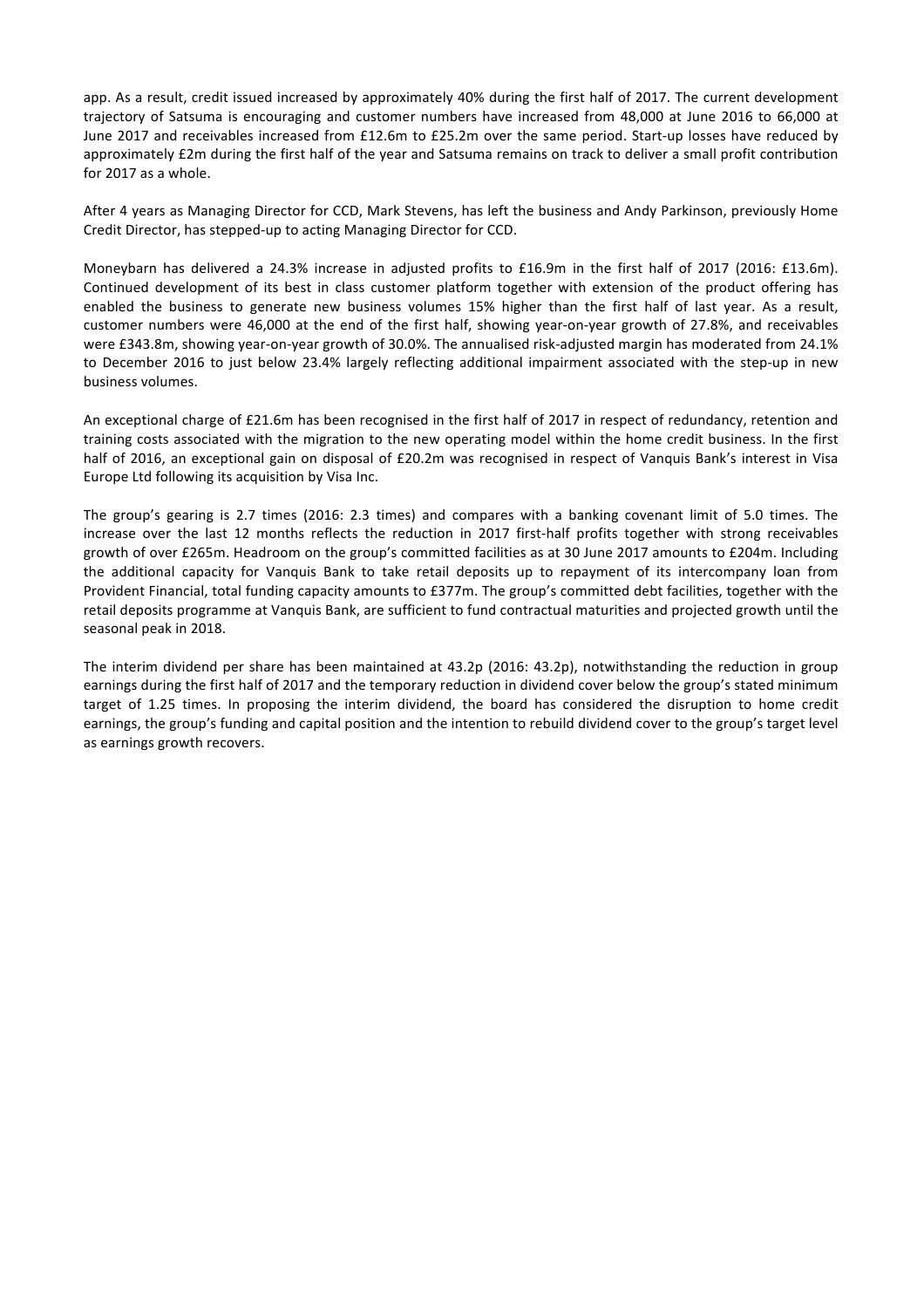# **Vanquis Bank**

|                                              | Six months ended 30 June |         |        |
|----------------------------------------------|--------------------------|---------|--------|
|                                              | 2017                     | 2016    | Change |
|                                              | £m                       | £m      | %      |
| Customer numbers ('000)                      |                          |         | 13.6   |
|                                              | 1,645                    | 1,448   |        |
| Period-end receivables                       | 1,476.8                  | 1,280.8 | 15.3   |
| Average receivables                          | 1,440.6                  | 1,252.1 | 15.1   |
| Revenue                                      | 311.1                    | 280.1   | 11.1   |
| Impairment                                   | (93.1)                   | (80.4)  | (15.8) |
| Revenue less impairment                      | 218.0                    | 199.7   | 9.2    |
| Annualised revenue yield <sup>1</sup>        | 43.9%                    | 45.5%   |        |
| Annualised risk-adjusted margin <sup>2</sup> | 31.4%                    | 32.4%   |        |
| Costs                                        | (98.9)                   | (79.6)  | (24.2) |
| Interest                                     | (19.0)                   | (20.3)  | 6.4    |
| Profit before tax <sup>3</sup>               | 100.1                    | 99.8    | 0.3    |
| Annualised return on assets <sup>4,5</sup>   | 12.8%                    | 14.2%   |        |

<sup>1</sup> Revenue as a percentage of average receivables for the 12 months ended 30 June.<br><sup>2</sup> Revenue less impairment as a percentage of average receivables for the 12 months ended 30 June.<br><sup>3</sup> Profit before tax in 2016 was sta

- interest in Visa Europe following completion of Visa Inc.'s acquisition of Visa Europe on 21 June 2016.<br>Profit before interest and exceptional items after tax as a percentage of average receivables for the 12 months
- *Fanded* 30 June.<br>Vanquis Bank's reported annualised return on assets of 14.9% to June 2016 has been adjusted to assume the 8% *corporation tax surcharge effective from 1 January 2016* was payable through the whole 12 month period in order *to aid comparison.*

Vanquis Bank has made excellent further progress in developing its credit card proposition and expanding distribution during the first half of the year which has resulted in a significant step-up in new customer bookings. In addition, the pilot loans proposition is progressing well and the business has recently launched its new mobile app. Adjusted profit before tax of £100.1m in the first half was £0.3m higher than the first half of 2016 reflecting the cost associated with the step-up in new customer bookings, additional investment spend in the initiatives to augment medium-term growth and a more modest improvement in delinquency performance relative to last year. As a result, the business has delivered an annualised return on assets of 12.8% to June 2017, lower than 14.2% to June 2016.

Whilst the marketing activity of competitors in both the direct mail and internet channels has continued, demand for non-standard credit cards continues to be strong. Against unchanged credit standards and a stable acceptance rate of around 25%, the business has delivered a 27% year-on-year increase in new customer bookings to 234,000 (2016: 184,000), benefiting from the actions put in place during the second half of 2016 to develop the credit card proposition and enhance distribution. These include the launch of the Chrome nearer prime credit card which is delivering good volumes, an 'Express Check' service which allows customers to check their likelihood of acceptance without affecting their credit score and strong volumes through price comparison websites following enhancements to improve Vanquis Bank's ranking. The business continues to work on a number of partnering opportunities with other lending institutions, brokers or providers of retail finance and is on-track to deliver full-year new customer bookings in excess of 450,000 as communicated at the Capital Markets Day on 4 April 2017.

Customer numbers ended the first half at 1,645,000 (2016: 1,448,000), up 13.6% on June 2016. The growth in customer numbers, together with the credit line increase programme to customers who have established a sound payment history, generated a 15.1% increase in average receivables. Returns from the 'low and grow' approach to extending credit remain consistently strong and are underpinned by average credit line utilisation of between 65% and 70% which delivers a strong stream of revenue whilst maintaining a relatively low level of contingent risk from undrawn credit lines.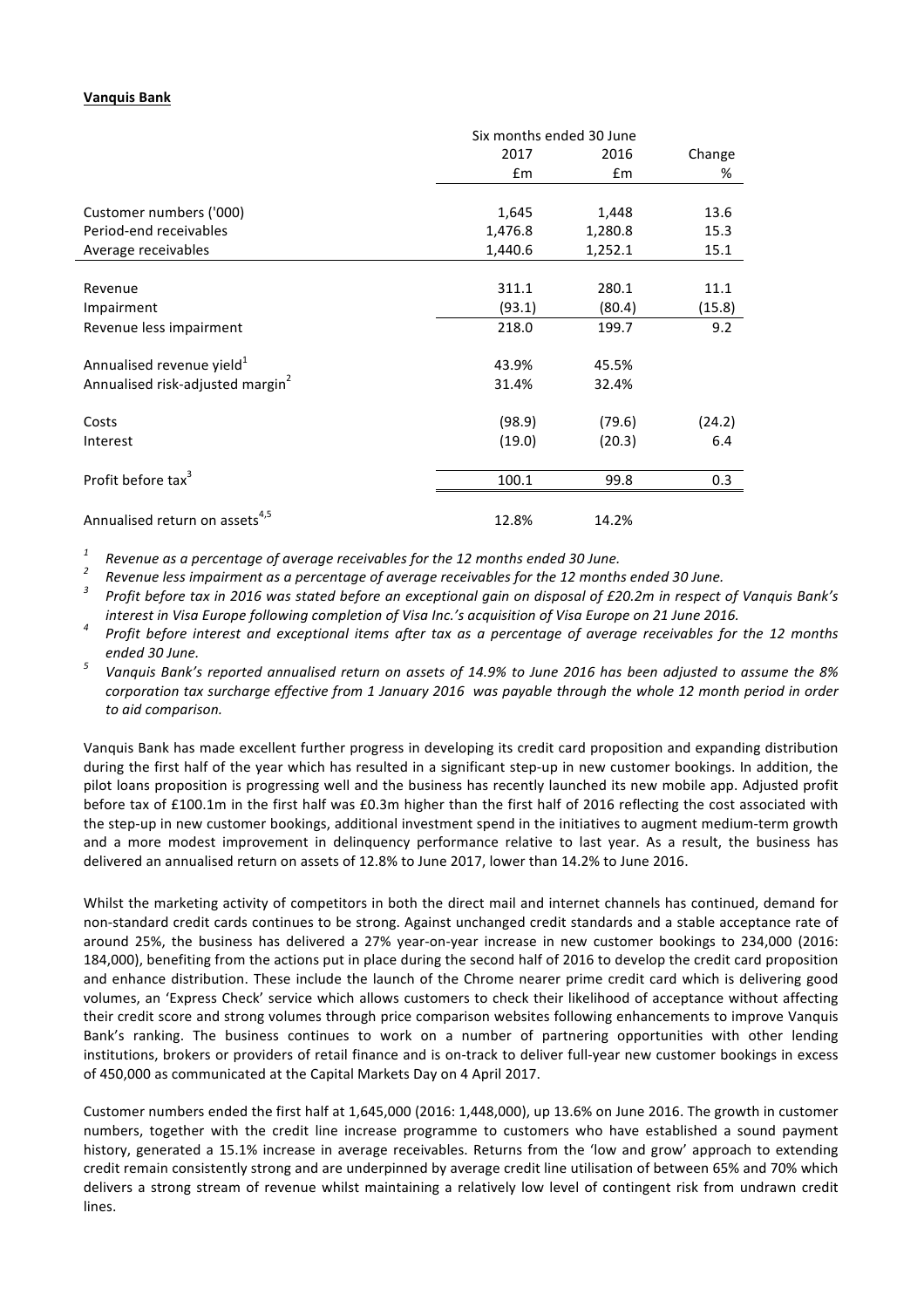Consistent with previous guidance, the annualised risk-adjusted margin has moderated from 32.4% to June 2016 to 31.4% to June 2017, reflecting a reduction in the revenue yield partly offset by a modest improvement in the annualised rate of impairment.

The annualised revenue yield has reduced from 45.5% to June 2016 to 43.9% to June 2017. This reflects a further reduction in the penetration of the ROP product within the customer base together with a reduction in interest yield from a change in product mix including the expansion of the product offering into the nearer prime segment of the market.

Whilst the UK employment market has improved over recent years, Vanquis Bank has continued to apply the tight credit standards put in place during the economic downturn between 2008 and 2010, a period when the business successfully delivered its minimum targeted returns. The rate of delinquency progressively reduced to record lows through the first nine months of 2016 and has subsequently remained stable, producing a 0.6% reduction in the annualised rate of impairment since June 2016.

Based on continued stable delinquency trends, together with the expected growth of Vanquis Bank's presence in the nearer prime segment of the market and some further reduction in the penetration of the ROP product, the riskadjusted margin is expected to moderate towards 30% for 2017 as a whole. This is in line with previous guidance.

First-half costs increased by 24.2%, above the 15.1% growth in average receivables. The cost base in the first half of 2017 includes a £4m increase in acquisition costs associated with the step-up in new customer volumes together with a year-on-year increase of £10m in the expenditure to support the programme of initiatives to augment the mediumterm growth of the business, including loans, digital and the group-wide Provident Knowledge Universe customer database. This rate of expenditure will continue in the second half of 2017.

Interest costs reduced by 6.4% during the first half of 2017. This reflects the reduction in Vanquis Bank's blended funding rate, after taking account of the cost of holding a liquid assets buffer, from 4.7% in the first half of 2016 to 3.7% in the first half of 2017 due to a lower average interest rate on retail deposits together with a lower group funding rate on the intercompany loan from PFG.

# Loans

The Vanquis Bank loans proposition, which was launched in the second half of 2016, continues to make good progress. The focus remains on providing unsecured loans to existing credit card customers during the pilot phase in order to develop a loan specific scorecard which will assist the development of an open market proposition towards the end of the year.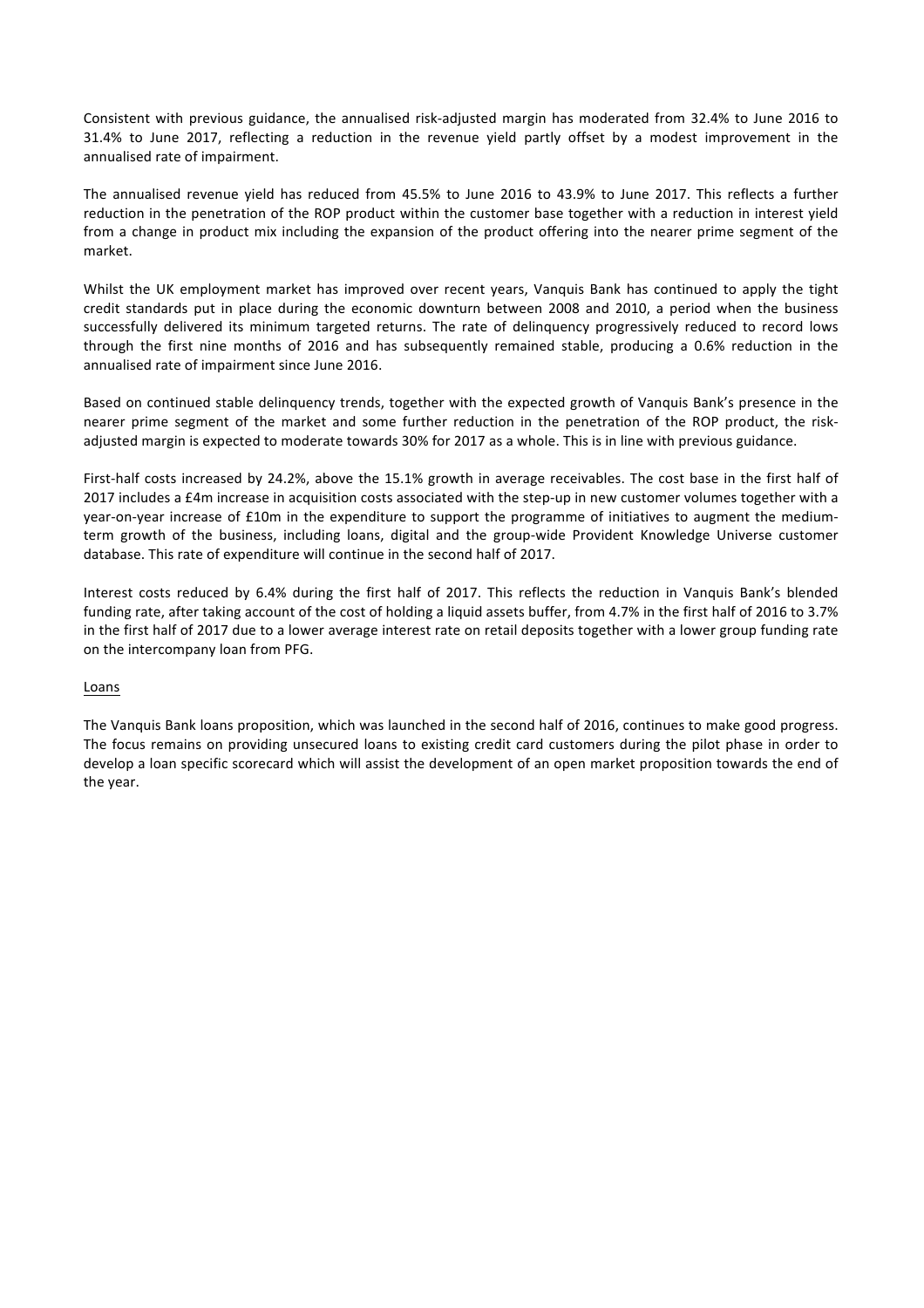|                                              | Six months ended 30 June |         |        |  |
|----------------------------------------------|--------------------------|---------|--------|--|
|                                              | 2017                     | 2016    | Change |  |
|                                              | Em                       | £m      | %      |  |
|                                              |                          |         |        |  |
| Customer numbers ('000)                      | 801                      | 875     | (8.5)  |  |
| Period-end receivables                       | 501.4                    | 510.6   | (1.8)  |  |
| Average receivables                          | 515.8                    | 497.9   | 3.6    |  |
|                                              |                          |         |        |  |
| Revenue                                      | 258.4                    | 255.2   | 1.3    |  |
| Impairment                                   | (115.5)                  | (70.4)  | (64.1) |  |
| Revenue less impairment                      | 142.9                    | 184.8   | (22.7) |  |
| Annualised revenue yield <sup>1</sup>        | 100.9%                   | 102.4%  |        |  |
| Annualised risk-adjusted margin <sup>2</sup> | 69.0%                    | 81.1%   |        |  |
| Costs                                        | (125.2)                  | (127.2) | 1.6    |  |
| Interest                                     | (11.4)                   | (14.1)  | 19.1   |  |
| Profit before tax <sup>3</sup>               | 6.3                      | 43.5    | (85.5) |  |
| Annualised return on assets <sup>4</sup>     | 15.8%                    | 22.3%   |        |  |

<sup>1</sup> Revenue as a percentage of average receivables for the 12 months ended 30 June.<br><sup>2</sup> Revenue less impairment as a percentage of average receivables for the 12 months ended 30 June.<br><sup>3</sup> Profit before tax in the first ha

retention and training costs associated with the migration to the new home credit operating model.<br>Profit before interest and exceptional items after tax as a percentage of average receivables for the 12 months *ended 30 June.*

CCD has reported an adjusted profit before tax of £6.3m for the first half of 2017 (2016: £43.5m), £37.2m lower than the first half of last year, reflecting the disruption to collections and sales performance caused by higher than expected agent vacancies due to attrition together with reduced agent effectiveness during the migration of the home credit business to an employed workforce.

On 31 January 2017, the business announced a number of proposed changes to the home credit operating model in order to meet continually increasing customer expectations. The changes, which were subject to workforce consultation, involved: (i) recruiting 2,500 full-time employed CEMs to replace the 4,500 self-employed agents in order to serve customers in a way which is controlled and directed by the business and to manage every aspect of the customer relationship; (ii) streamlining the field management structure by reducing headcount from around 800 to 400 and creating new, more efficient ways of working, including the use of 160 specialist Customer Account Managers (CAMs) to focus on arrears activity; and (iii) deploying further technology including routing and scheduling software to improve efficiency and effectiveness.

Following completion of the workforce consultation, development and testing of the new software and the recruitment and training of the new field workforce through the second quarter of the year, the new operating model was launched on 6 July 2017. The first-half results reflect a one-off exceptional charge of £21.6m in respect of redundancy, retention and training costs relating to the migration to the new operating model.

As reported on 20 June 2017, the business experienced higher operational disruption than planned between the announcement of the reorganisation and deployment of the new operating model. This primarily reflected the business running with agent vacancies of around 12% due to attrition, more than double the rate anticipated, together with reduced agent effectiveness through the period of transition. This resulted in a weaker than expected collections performance, particularly in vacant agencies, which has led to a deterioration in the arrears profile and an increase in impairment of approximately £40m compared with the previous guidance of £15m provided at the Capital Markets Day on 4 April 2017. Following the significant step-up in resource and direct control over the field organisation under the new model, the focus of the field organisation through the third quarter will be on collections and arrears management in preparation for the seasonal peak in lending in the fourth quarter. Importantly, there has been no change to the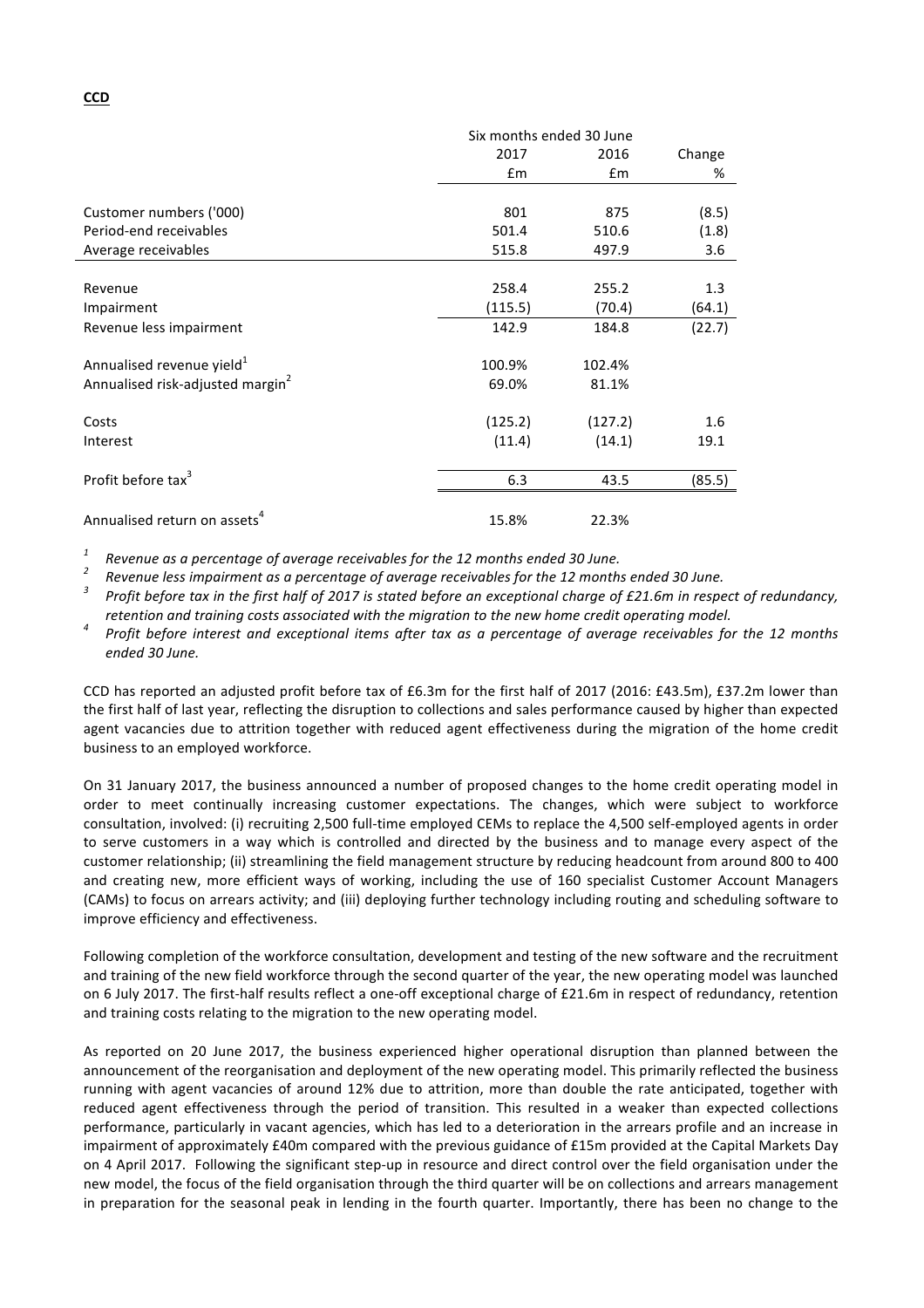underlying credit quality of the home credit receivables book and the deterioration in arrears through the first half has been caused wholly by operational disruption.

Higher than expected agent attrition together with reduced agent effectiveness during the transition also resulted in a progressive deterioration in sales penetration into the existing customer base, customer retention and sales to new customers. Accordingly, home credit customer numbers have shown a year on year reduction of 11.1% to 731,000 (2016: 822,000) and receivables ended the first half at £471.7m (2016: £490.0m), £18.3m lower than June 2016. The level of credit issued to customers is likely to show some further softness through the seasonally quiet summer months as the primary focus of the field organisation will be on collections.

The annualised revenue yield of 100.9% to June 2017 has reduced from 102.4% to June 2016. The reduction reflects the focus over the last year on serving good-quality existing customers who tend to be served with longer term, lower yielding products. The annualised ratio of impairment to average receivables has increased from 21.3% to June 2016 to 31.9% to June 2017 reflecting the disruption during the migration to the new operating model. Accordingly, the annualised risk-adjusted margin to June 2017 was 69.0%, down from 81.1% to June 2016.

Costs in 2017 of £125.2m were £2.0m or 1.6% lower than the first half of 2016. The reduction principally reflects a reduction in agents' commission costs due to the weak collections performance partly offset by additional investment in central resource in respect of IT, risk, compliance and credit and analytics.

Interest costs were 19.1% lower than the first half of 2016 compared with a 3.6% increase in average receivables. This reflects a reduction in the funding rate for the business from 7.1% in the first half of 2016 to 5.6% in the first half of 2017 due to a reduction in group borrowing costs.

As previously reported, the impact of higher operational disruption on collections performance and sales is forecast to reduce the 2017 pre-exceptional profits from CCD to around £60m (2016: £115.2m). However, the board is confident that the strategic rationale for the transition to the new operating model is valid. It will enable the business to enhance the customer experience by owning and managing every aspect of the customer relationship. This will translate into improved sales conversion, improved collections and a more cost efficient business, albeit from a weaker starting position than planned. It also enhances regulatory standards through more centralised control over a distributed workforce and greater evidencing of customers interactions.

# Satsuma

Satsuma has continued to make very good progress in developing its distribution, digital platform and further lending capability during the first half of 2017 in order to develop a sustainable business in the competitive online small-sum, short-term credit market. The business is well-placed to benefit from the industry consolidation which is beginning to materialise as a result of competitive pressures, more exacting FCA regulation and the funding constraints of a number of competitors. In addition, towards the second half of the year, the business will commence a pilot into lending larger amounts of over £1,000 and beyond a year in duration which remains an underserved area within the non-standard market.

Satsuma remains the third most recognised brand within online small-sum, short-term credit. The business is generating a strong flow of new business and further lending following the improvements made to the customer journey and product proposition in the second half of 2016, including the introduction of a monthly product. In addition, the business has continued to successfully develop its multi-channel distribution capability in the first six months of the year. New customers continue to be primarily sourced through cost effective channels such as digital, social media and brokers rather than through more expensive above the line advertising. In addition, further lending to good quality existing customers continues to develop well, benefiting from the implementation of customer login last year and more recently from the roll-out of the new mobile app during the second quarter of the year. As a result, overall credit issued increased by approximately 40% during the first half of 2017.

The credit quality of lending continues to improve and is being assisted further by the deployment of a new channelspecific underwriting engine launched in March 2017.

The current development trajectory of Satsuma is encouraging and customer numbers have increased from 55,000 at December 2016 to 66,000 at June 2017 (June 2016: 48,000) and receivables increased from £18.2m to £25.2m over the same period (June 2016: £12.6m).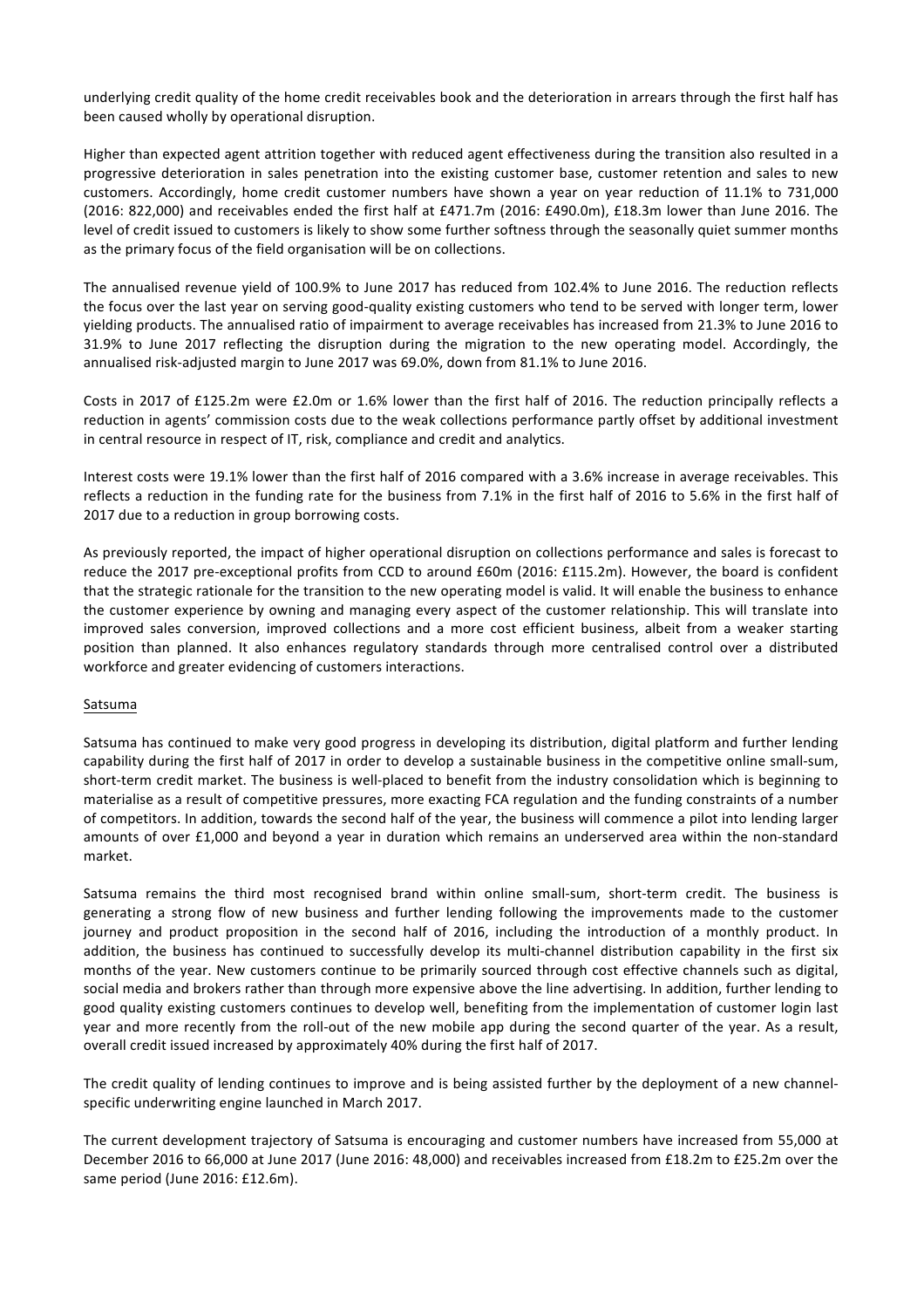Start-up losses have reduced by approximately £2m during the first half of the year and Satsuma remains on track to deliver a small profit contribution for 2017 as a whole.

## Management

After 4 years as Managing Director for CCD, Mark Stevens, has left the business and Andy Parkinson, previously Home Credit Director, has stepped-up to acting Managing Director for CCD.

## **Moneybarn**

|                                              |        | Six months ended 30 June |        |  |
|----------------------------------------------|--------|--------------------------|--------|--|
|                                              | 2017   | 2016                     | Change |  |
|                                              | Em     | Em                       | %      |  |
|                                              |        |                          |        |  |
| Customer numbers ('000)                      | 46     | 36                       | 27.8   |  |
| Period-end receivables                       | 343.8  | 264.4                    | 30.0   |  |
| Average receivables                          | 325.1  | 245.9                    | 32.2   |  |
|                                              |        |                          |        |  |
| Revenue                                      | 49.9   | 36.3                     | 37.5   |  |
| Impairment                                   | (13.3) | (7.0)                    | (90.0) |  |
| Revenue less impairment                      | 36.6   | 29.3                     | 24.9   |  |
| Annualised revenue yield <sup>1</sup>        | 30.8%  | 29.6%                    |        |  |
| Annualised risk-adjusted margin <sup>2</sup> | 23.4%  | 24.1%                    |        |  |
| Costs                                        | (12.3) | (9.8)                    | (25.5) |  |
| Interest                                     | (7.4)  | (5.9)                    | (25.4) |  |
| Profit before tax <sup>3</sup>               | 16.9   | 13.6                     | 24.3   |  |
| Annualised return on assets <sup>4</sup>     | 12.8%  | 12.9%                    |        |  |

<sup>1</sup> Revenue as a percentage of average receivables for the 12 months ended 30 June.<br><sup>2</sup> Revenue less impairment as a percentage of average receivables for the 12 months ended 30 June.<br><sup>3</sup> First half profit before tax is s receivables for the 12 months ended 30 June.

Moneybarn has delivered a 24.3% increase in adjusted profit before tax to £16.9m (2016: £13.6m) in the first half of 2017, benefiting from further strong growth in the receivables book. The business delivered an annualised return on assets of 12.8%, modestly down from 12.9% to June 2016, reflecting additional impairment associated with the step-up in new business volumes.

New business volumes during the first half of 2017 were strong. Continued development of its best in class customer platform together with the extension of the product offering has reinforced Moneybarn's primacy amongst its broker network. As a result, new business volumes were 15% higher than the first half of last year and customer numbers ended the period at 46,000, up from 41,000 at December 2016 and 36,000 at June 2016.

Moneybarn continues to explore other opportunities to extend its product offering and distribution channels through partnering with new intermediaries, developing its digital proposition and continuing to expand its used light commercial vehicles proposition through both the existing broker network and through new sources.

The strong growth in new business volumes has resulted in receivables growth of 30.0% to £343.8m at June 2017 (June 2016: £264.4m).

Default rates have increased during the first half of 2017 reflecting the mix of business being written and the impact of the step-up in new business volumes. Moneybarn's peak in defaults is approximately 9 to 12 months following inception of a loan with risk-based revenue being recognised over the duration of the average contract life of between four and five years. As a result, Moneybarn's annualised risk-adjusted margin was 23.4% to June 2017, compared with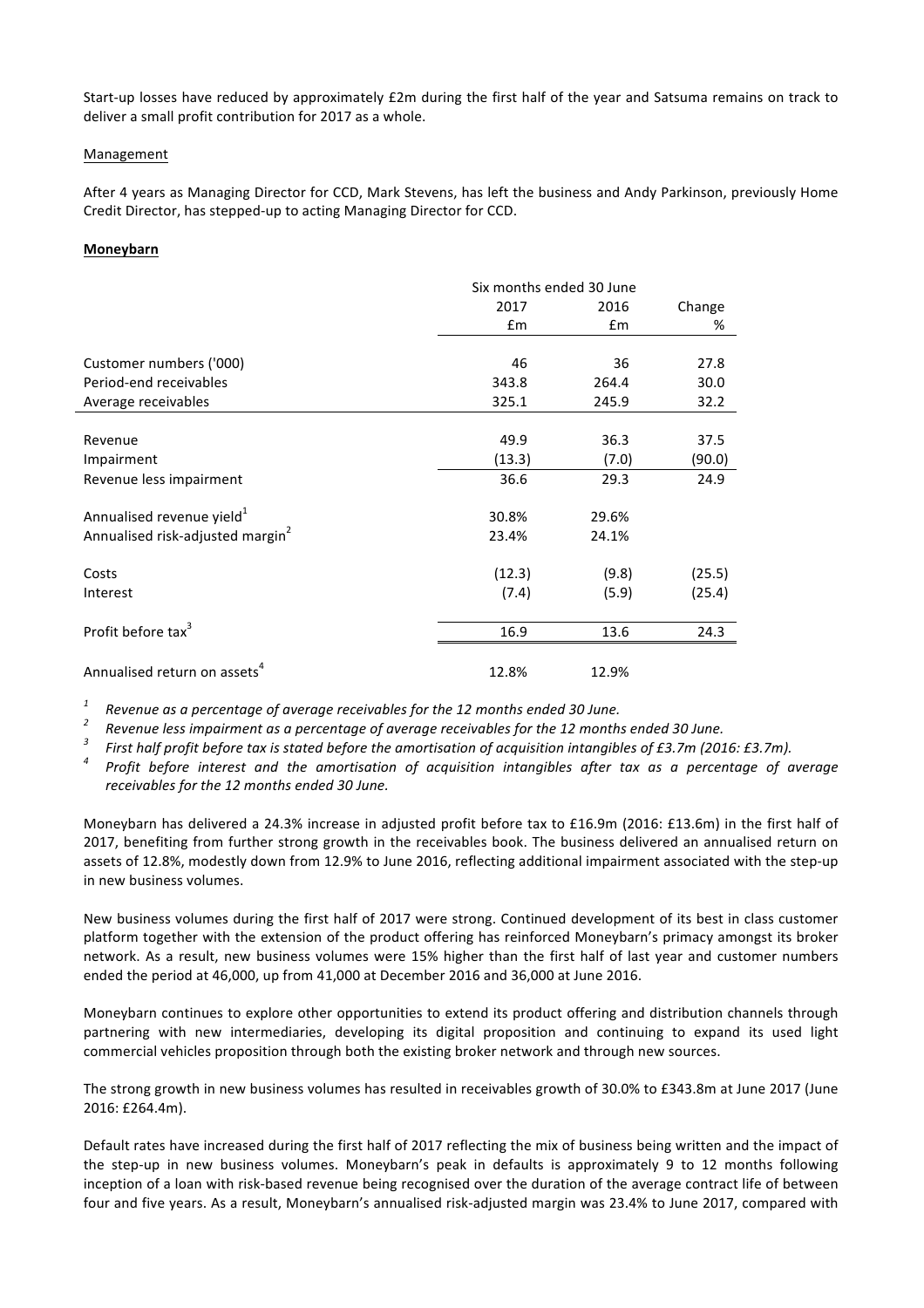24.1% to December 2016 and June 2016. Underwriting on higher risk categories of business has recently been tightened but has not significantly reduced volumes.

The business has continued to invest in the resources necessary to support future growth and enhance the customer experience. Accordingly, average headcount has increased from 159 in the first half of 2016 to 198 in the first half of 2017. This has resulted in first half cost growth of 25.5%, lower than the growth in average receivables of 32.2% as the business has benefited from some operational leverage.

Interest costs have shown growth of 25.4% in the first half of 2017, lower than the growth in average receivables. The group's funding rate for Moneybarn has remained unchanged and, therefore, the lower rate of growth in interest costs reflects the retention of profits since acquisition as the capital base is built towards the group's target gearing ratio of 3.5 times. 

# **Central costs**

Central costs have remained stable at £8.0m during the first half of 2017 (2016: £8.0m).

# **Exceptional items**

An exceptional charge of £21.6m has been recognised in the first half of 2017 in respect of redundancy, retention and training costs associated with the migration to the new operating model within the home credit business. In the first half of 2016, an exceptional gain on disposal of £20.2m was recognised in respect of Vanquis Bank's interest in Visa Europe Ltd following its acquisition by Visa Inc.

# **Taxation**

The tax rate for the first half of 2017 of 24.2% (2016: 24.4%) is the estimated effective tax rate on profit before tax, amortisation of acquisition intangibles and exceptional items for the 2017 financial year and is higher than the mainstream UK statutory corporation tax rate which reduced from 20% to 19% on 1 April 2017. This reflects the impact of the bank corporation tax surcharge of 8% which came into force on 1 January 2016. The surcharge applies to Vanquis Bank profits in excess of £25m and places an additional tax cost on Vanquis Bank of approaching £15m per annum.

# **Dividends**

The interim dividend per share has been maintained at  $43.2p$  (2016:  $43.2p$ ), notwithstanding the reduction in group earnings during the first half of 2017 and the temporary reduction in dividend cover below the group's stated minimum target of 1.25 times. In proposing the interim dividend, the board has considered the disruption to home credit earnings, the group's funding and capital position and the intention to rebuild dividend cover to the group's target level as earnings growth recovers.

# **Funding and capital**

The group has diverse funding and liquidity positions, including access to retail deposits within Vanquis Bank. Gearing of 2.7 times (2016: 2.3 times) compares with a banking covenant limit of 5.0 times. The increase over the last 12 months reflects the reduction in 2017 first-half profits together with strong receivables growth of over £265m.

Headroom on the group's committed facilities as at 30 June 2017 amounts to £204m. At the end of June, Vanquis Bank had taken £1,065.5m of retail deposits (72% of Vanquis Bank's receivables), up from £719.3m at 30 June 2016 (56% of Vanquis Bank's receivables). Including the additional capacity for Vanquis Bank to take retail deposits up to repayment of its intercompany loan from Provident Financial, total funding capacity amounts to £377m. The group's committed debt facilities, together with the retail deposits programme at Vanquis Bank, are sufficient to fund contractual maturities and projected growth in the business until the seasonal peak in 2018.

The group's funding rate during the first half of 2017 was 4.7%, down from 5.7% in the first half of 2016. This reflects a lower average blended rate on retail deposits and a lower average rate on the group's syndicated bank facilities.

The group's credit rating from Fitch Ratings was reviewed in June 2017 and remains unchanged at BBB with a stable outlook. This rating was reconfirmed on 20 June 2017 following the group's trading update.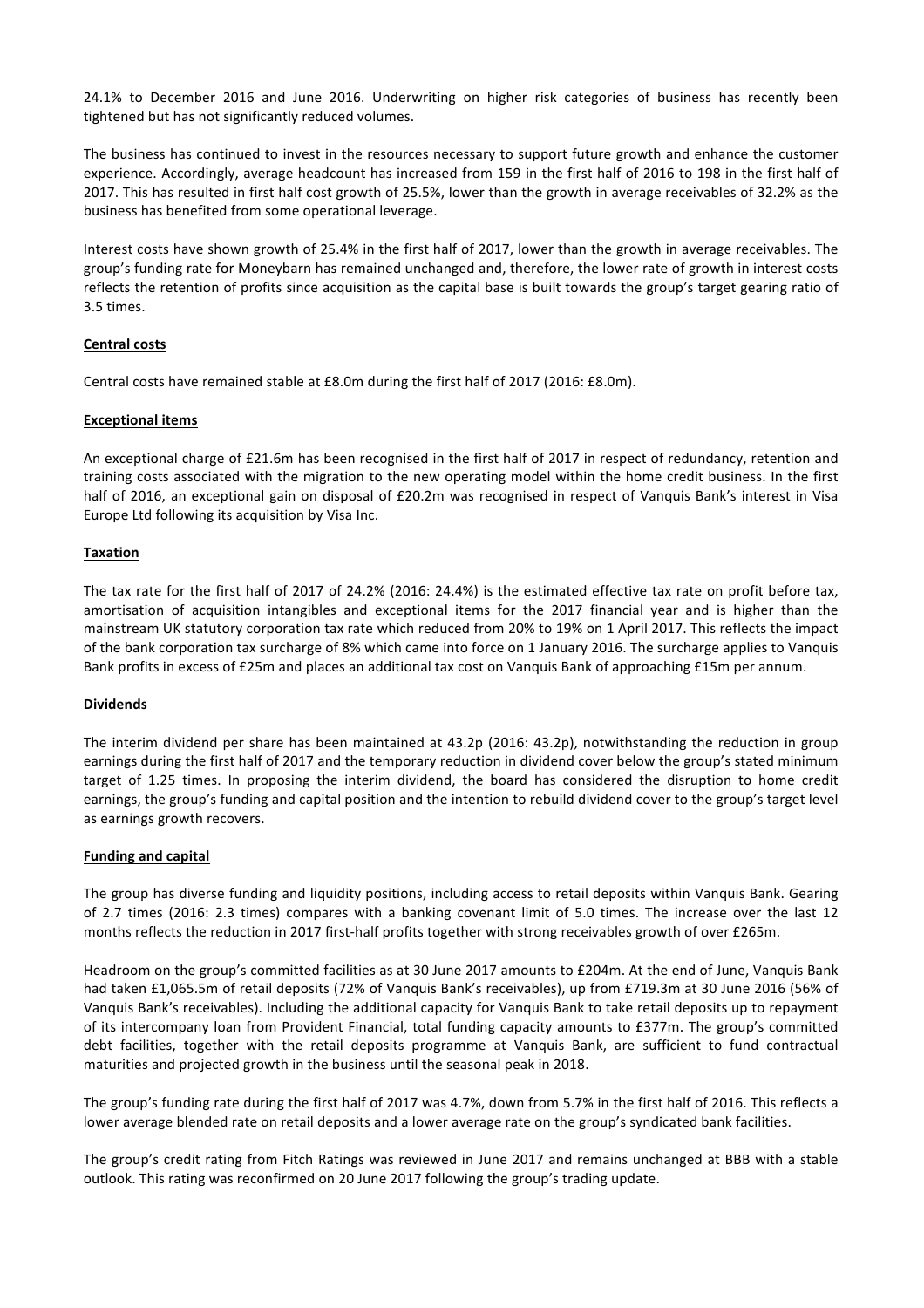In the 12 months to 30 June 2017, the group generated capital of £147.0m (2016: £248.8m) compared with dividends declared of £196.5m (2016: £180.6m). The group has absorbed surplus capital of £49.5m due to the reduction in profits and exceptional costs in home credit, the strong growth in group receivables of approximately £265m over the last 12 months, and the investment to augment the medium-term growth of Vanquis Bank.

The group's common equity tier one ratio and leverage ratio as at 30 June 2017 were 21.5% (2016: 21.3%) and 16.5% (2016: 16.5%) respectively.

# **Regulation**

# **Transfer of regulation to the FCA**

The FCA assumed responsibility for the regulation of the consumer credit industry from 1 April 2014. Vanquis Bank and Moneybarn were both fully authorised under the new regime during 2016. CCD continues to operate under an interim permission awaiting full authorisation in the context of the migration of the home credit business to a new operating model.

The ongoing supervisory framework is more exacting than was previously the case prior to the change in regulation from the Office of Fair Trading (OFT) to the FCA. In particular, the FCA place a significant focus on affordability, income verification, forbearance and general customer outcomes with the potential for adverse impacts on the group being inherently uncertain.

# **FCA credit card review**

In July 2016, the FCA published its final report following its market-wide study of the UK credit card industry. The FCA and UK credit card industry subsequently agreed three informational remedies which are not expected to have a significant impact on Vanquis Bank to be in place by the second quarter of 2018. On 3 April 2017, the FCA issued a consultation paper on proposals for new rules and guidance to address persistent credit card debt. These require firms to assess whether customers are at risk of developing financial difficulties and to intervene appropriately. The consultation ran until 3 July 2017 and finalisation of the proposals is expected in the second half of 2017. These proposals are additive to the remedies announced in the FCA's credit card market study final findings report issued in July 2016.

# **FCA** high-cost credit review

During 2016, the FCA announced a market review of the high-cost credit market during 2017. The review is currently in progress and includes: (i) a review of the High-Cost, Short-Term Credit (HCSTC) price controls and rules introduced in 2015 against payday loans and short-term credit of less than one year in duration and with an APR in excess of 100%; (ii) a review of transparency for overdraft users which the FCA consider to be high-cost credit; and (iii) a wider review of the high-cost credit market, including adjacent high-cost products such as home credit, guarantor loans, rent to own and pawn broking. The group has responded to information requests and maintained a constructive dialogue with the regulator to assist them in conducting their review. The preliminary findings from the review are expected to be published during the third quarter of 2017.

# FCA consultation on staff incentives, remuneration and performance management

On 4 July 2017, the FCA published a consultation (CP17/20) on staff incentives, remuneration and performance management in consumer credit. The proposals seek to create a requirement on firms to detect and manage the risks to customers arising from their remuneration or performance management practices. Vanquis Bank is already subject to similar requirements as a PRA-authorised and regulated bank. The group considers that its remuneration and performance management incentives in its other businesses are consistent with the proposals. In particular, following the change in operating model, the home credit business has fundamentally changed its approach to incentives, remuneration and performance management.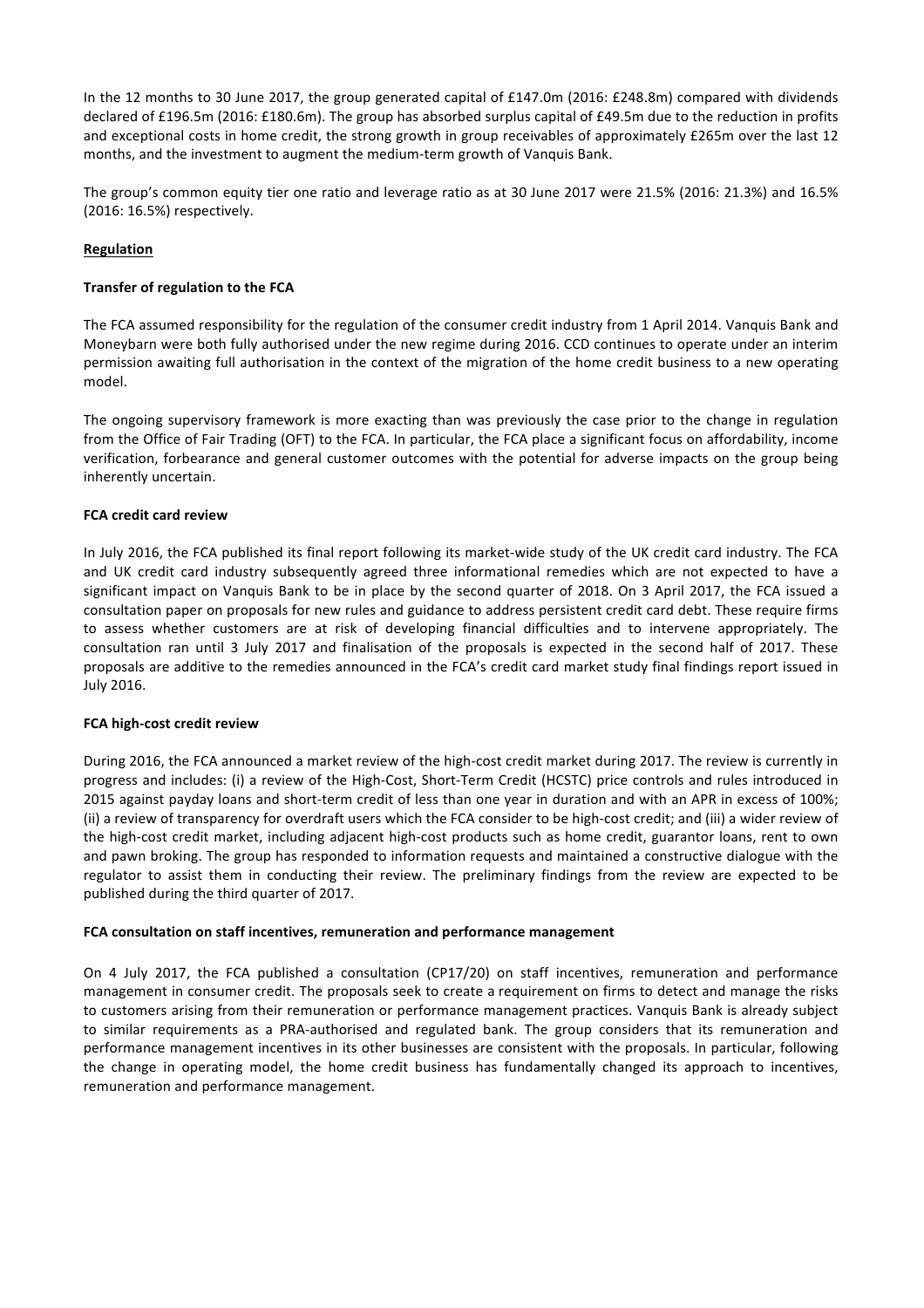## **IFRS 9**

IFRS 9 'Financial instruments' is effective from 1 January 2018 and replaces IAS 39 'Financial instruments: Recognition and measurement'. IFRS 9 significantly changes the recognition of impairment on customer receivables by introducing an expected loss model. Under this approach, impairment provisions are recognised on inception of a loan based on the probability of default and the typical loss arising on default. This differs from the current incurred loss model under IAS 39 whereby impairment provisions are only reflected when there is objective evidence of impairment, typically a missed payment. The resulting effect is that impairment provisions under IFRS 9 are recognised earlier. This will result in a one-off adjustment to receivables and reserves on adoption and will result in later recognition of profits in growing businesses such as Vanquis Bank, Moneybarn and Satsuma.

Despite the adjustment required to receivables and net assets, it is important to note that IFRS 9 only changes the timing of profits made on a loan. The group's underwriting and scorecards will be unaffected by the change in accounting, the ultimate profitability of loan is the same under both IAS 39 and IFRS 9 and more fundamentally the cash flows and capital generation from a loan remain unchanged. The group's bank covenants are unaffected by IFRS 9, as they are calculated based on accounting standards in place prior to the introduction of IFRS 9 and, based on latest draft guidance, the regulatory capital impact of IFRS 9 is expected to be phased in on a transitional basis over five years. The group also had over £200m of distributable reserves as at 31 December 2016, more than sufficient to accommodate the impact of IFRS 9.

The group has made good progress on quantifying the impact of IFRS 9 and now expects to be in a position to provide an impact analysis at a separate presentation for analysts and shareholders to be held during the second half of the year.

## **Principal risks and uncertainties**

The principal risks and uncertainties affecting the group remain largely unchanged from 31 December 2016 and comprise the following risks: conduct; responsible lending; agent/customer relationship; UK regulation; EU regulation; credit; home credit collections; competition; new initiatives; change management; publicity and political; information security; supplier; IT change management; capital; liquidity; pension; tax; remuneration; recruitment and retention; and self-employment status. A full assessment of the risks and uncertainties, together with the controls and processes which are in place to monitor and mitigate the risks where possible, are set out on pages 45 to 50 of the 2016 Annual Report & Financial Statements which is available on the company's website, www.providentfinancial.com.

The most relevant risks and uncertainties for the remaining six months of the 2017 financial year are in respect of UK regulation and the execution risk relating to the embedding of the new operating model within home credit following the trading disruption experienced during the migration process. An update on the more important UK regulatory developments affecting the group and the migration of the new operating model within home credit is set out above.

## **Related party transactions**

There have been no changes in the nature of the related party transactions as described in note 28 to the 2016 Annual Report & Financial Statements and there have been no new related party transactions which have had a material effect on the financial position or performance of the group in the six months ended 30 June 2017.

## **Outlook**

Vanquis Bank, Moneybarn and Satsuma continue to experience strong demand from a combination of product innovation and enhanced distribution against unchanged credit standards. These three businesses are trading in line with current market expectations and are well set to deliver profitable growth through the remainder of 2017.

The migration of the home credit business to the new operating model took place as planned in the first week in July. There will be a strong focus on embedding the new model and on collections activity during the third quarter of the year. The Board is confident that the strategic rationale for the change in operating model is compelling. The business is resourced to normalise performance ahead of the seasonally busy fourth quarter. The full year guidance for CCD's pre-exceptional profits remains £60m.

The group will continue to exercise strong discipline around credit and has not observed changes in customer behaviour in relation to either demand for credit or credit performance in any of its businesses.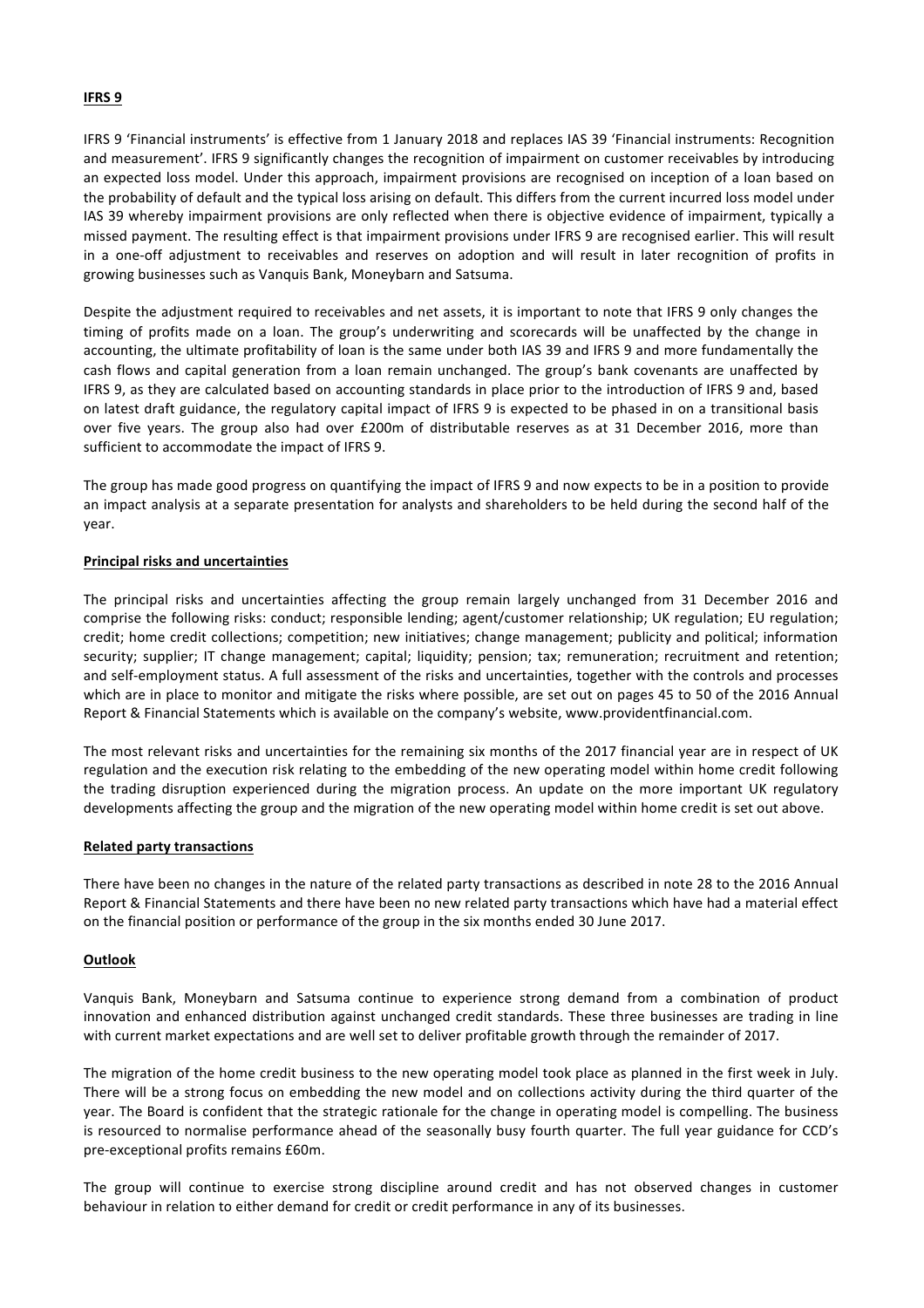# **Unaudited condensed interim financial statements**

## **Consolidated income statement**

|                                                                                       |             | Six months ended 30 June |         |
|---------------------------------------------------------------------------------------|-------------|--------------------------|---------|
|                                                                                       | <b>Note</b> | 2017                     | 2016    |
|                                                                                       |             | Em                       | £m      |
| Revenue                                                                               | 4           | 619.4                    | 571.6   |
| Finance costs                                                                         |             | (37.8)                   | (39.9)  |
| Operating costs                                                                       |             | (296.5)                  | (228.9) |
| Administrative costs                                                                  |             | (195.1)                  | (137.4) |
| <b>Total costs</b>                                                                    |             | (529.4)                  | (406.2) |
| <b>Profit before taxation</b>                                                         | 4           | 90.0                     | 165.4   |
| Profit before taxation, amortisation of acquisition intangibles and exceptional items | 4           | 115.3                    | 148.9   |
| Amortisation of acquisition intangibles                                               | 4           | (3.7)                    | (3.7)   |
| <b>Exceptional items</b>                                                              | 4           | (21.6)                   | 20.2    |
| Tax charge                                                                            | 5           | (23.0)                   | (41.2)  |
| Profit for the period attributable to equity shareholders                             |             | 67.0                     | 124.2   |

All of the above activities relate to continuing operations.

# **Consolidated statement of comprehensive income**

|                                                                          |      |       | Six months ended 30 June |
|--------------------------------------------------------------------------|------|-------|--------------------------|
|                                                                          | Note | 2017  | 2016                     |
|                                                                          |      | £m    | £m                       |
| Profit for the period attributable to equity shareholders                |      | 67.0  | 124.2                    |
| Other comprehensive income:                                              |      |       |                          |
| - fair value movements on cash flow hedges                               |      |       | (0.2)                    |
| - actuarial movements on retirement benefit asset                        | 9    | 4.1   | 33.4                     |
| - fair value movement in available for sale investment                   | 10   | 1.6   | 2.7                      |
| - gain on available for sale investment recycled to the income statement | 10   |       | (20.2)                   |
| - exchange differences on translation of foreign operations              |      | (0.1) | (0.7)                    |
| - tax on items taken directly to other comprehensive income              |      | (1.0) | (1.2)                    |
| Other comprehensive income for the period                                |      | 4.6   | 13.8                     |
| Total comprehensive income for the period                                |      | 71.6  | 138.0                    |

# **Earnings per share**

|              |             | Six months ended 30 June |       |  |
|--------------|-------------|--------------------------|-------|--|
|              | <b>Note</b> | 2017                     | 2016  |  |
|              |             | pence                    | pence |  |
| <b>Basic</b> | ь           | 46.2                     | 86.0  |  |
| Diluted      | b           | 45.9                     | 84.8  |  |
|              |             |                          |       |  |

## **Dividends per share**

|                     | Six months ended 30 June |       |  |
|---------------------|--------------------------|-------|--|
|                     | 2017                     | 2016  |  |
|                     | pence                    | pence |  |
| Interim dividend    | 43.2                     | 43.2  |  |
| Paid in the period* | 91.4                     | 80.9  |  |

\* The total cost of dividends paid in the period was £133.4m (2016: £117.8m).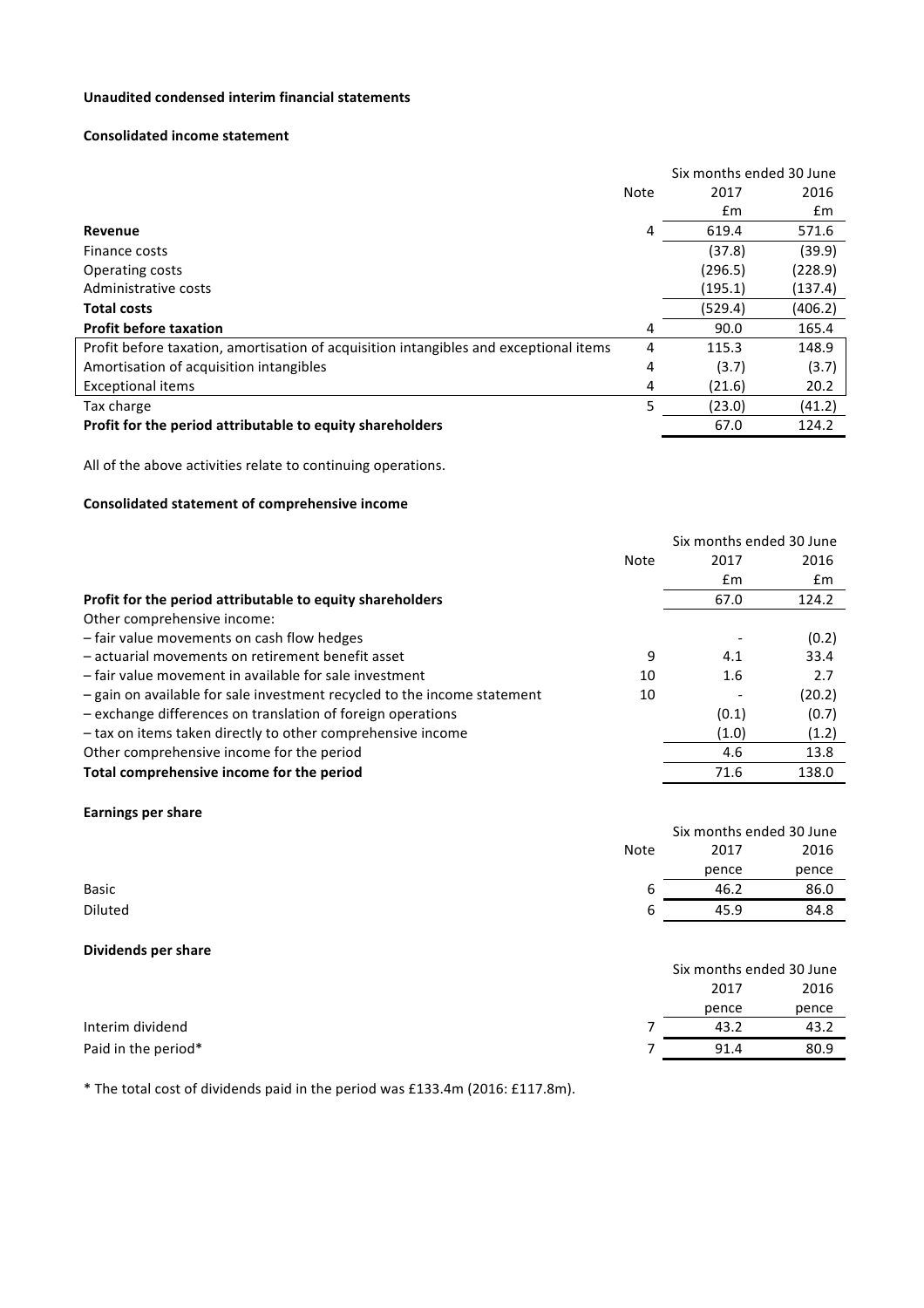# **Consolidated balance sheet**

|                                                                   |      | 30 June    | 31 December     | 30 June             |
|-------------------------------------------------------------------|------|------------|-----------------|---------------------|
|                                                                   | Note | 2017       | 2016            | 2016                |
|                                                                   |      | £m         | £m              | £m                  |
| <b>ASSETS</b>                                                     |      |            |                 |                     |
| <b>Non-current assets</b>                                         |      |            |                 |                     |
| Goodwill                                                          |      | 71.2       | 71.2            | 71.2                |
| Other intangible assets                                           |      | 77.6       | 78.1            | 83.4                |
| Property, plant and equipment                                     |      | 27.7       | 30.3            | 29.4                |
| Financial assets:                                                 |      |            |                 |                     |
| - amounts receivable from customers                               | 8    | 323.3      | 307.6           | 259.4               |
| Retirement benefit asset                                          | 9    | 85.0       | 72.4            | 100.8               |
|                                                                   |      | 584.8      | 559.6           | 544.2               |
| <b>Current assets</b>                                             |      |            |                 |                     |
| Financial assets:                                                 |      |            |                 |                     |
| - available for sale investment                                   | 10   | 9.1        | 8.0             | 7.0                 |
| - amounts receivable from customers                               | 8    | 1,998.7    | 1,999.2         | 1,796.4             |
| - cash and cash equivalents                                       |      | 206.7      | 223.7           | 165.4               |
| - trade and other receivables                                     |      | 57.3       | 36.1            | 49.0                |
|                                                                   |      | 2,271.8    | 2,267.0         | 2,017.8             |
| <b>Total assets</b>                                               | 4    | 2,856.6    | 2,826.6         | 2,562.0             |
| <b>LIABILITIES</b>                                                |      |            |                 |                     |
| <b>Current liabilities</b>                                        |      |            |                 |                     |
| <b>Financial liabilities:</b>                                     |      |            |                 |                     |
| - bank and other borrowings                                       |      |            |                 |                     |
| - derivative financial instruments                                | 12   | (411.7)    | (320.4)         | (245.0)             |
|                                                                   |      | (0.3)      | (0.2)           |                     |
| - trade and other payables                                        |      | (131.9)    | (104.8)         | (117.7)             |
| <b>Current tax liabilities</b>                                    |      | (48.1)     | (65.6)          | (64.8)              |
|                                                                   |      | (592.0)    | (491.0)         | (427.5)             |
| <b>Non-current liabilities</b>                                    |      |            |                 |                     |
| <b>Financial liabilities:</b>                                     |      |            |                 |                     |
| - bank and other borrowings<br>- derivative financial instruments | 12   | (1,521.3)  | (1,534.7)       | (1, 382.4)<br>(0.8) |
| Deferred tax liabilities                                          |      | (11.7)     | (0.1)<br>(10.7) |                     |
|                                                                   |      |            | (1, 545.5)      | (16.9)              |
|                                                                   |      | (1,533.0)  |                 | (1,400.1)           |
| <b>Total liabilities</b>                                          |      | (2, 125.0) | (2,036.5)       | (1,827.6)           |
| <b>NET ASSETS</b>                                                 | 4    | 731.6      | 790.1           | 734.4               |
| <b>SHAREHOLDERS' EQUITY</b>                                       |      |            |                 |                     |
| Share capital                                                     |      | 30.7       | 30.6            | 30.6                |
| Share premium                                                     |      | 272.8      | 272.7           | 271.2               |
| Other reserves                                                    |      | 19.4       | 24.3            | 20.1                |
| Retained earnings                                                 |      | 408.7      | 462.5           | 412.5               |
| <b>TOTAL EQUITY</b>                                               |      | 731.6      | 790.1           | 734.4               |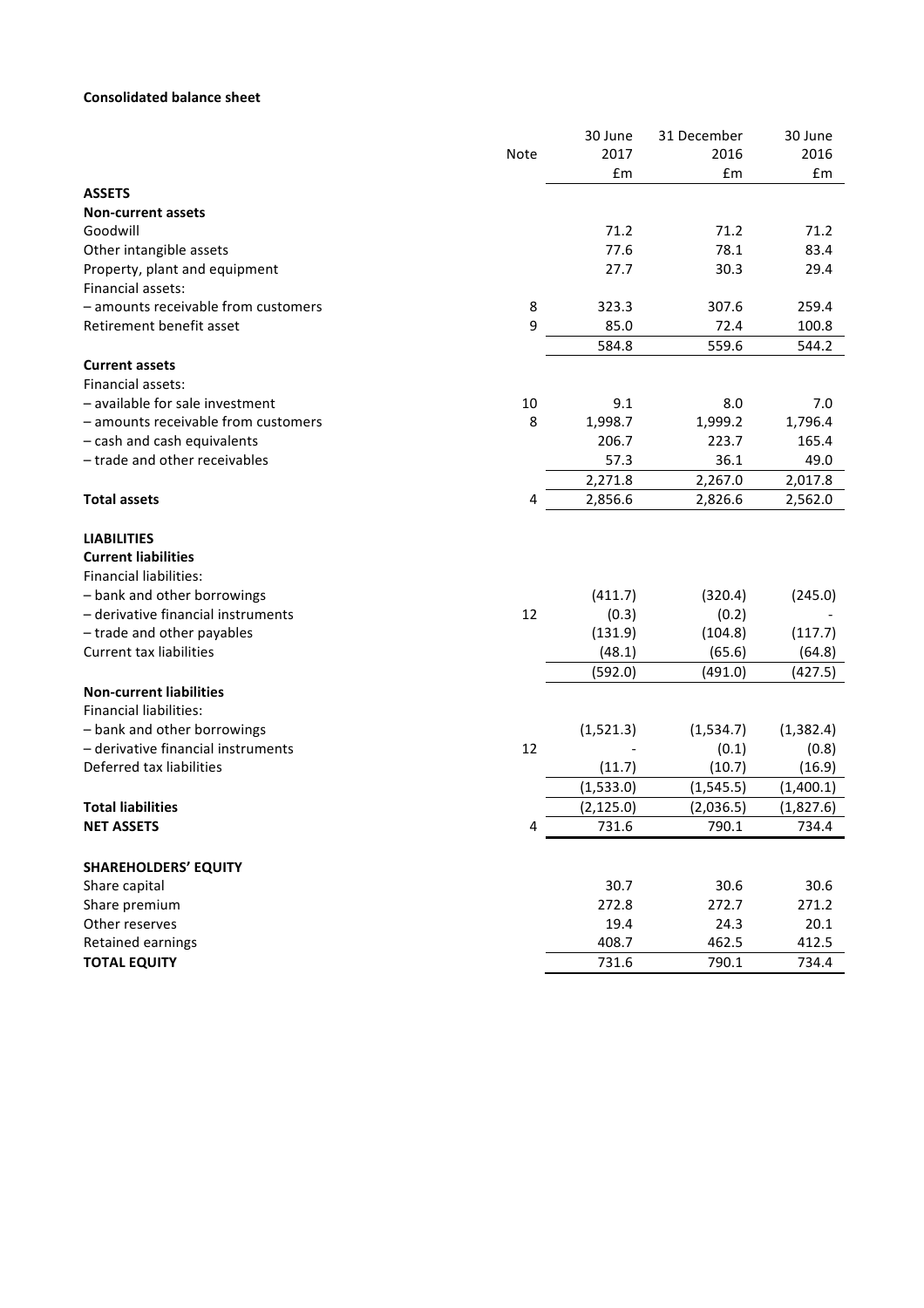# **Consolidated statement of changes in shareholders' equity**

| sonaatea statennent or enanges in sharenolaers              |                          |                          |                              |          |         |
|-------------------------------------------------------------|--------------------------|--------------------------|------------------------------|----------|---------|
|                                                             | Share                    | Share                    | Other                        | Retained |         |
|                                                             | capital                  | premium                  | reserves                     | earnings | Total   |
|                                                             | £m                       | £m                       | £m                           | £m       | £m      |
| At 31 December 2015 and 1 January 2016                      | 30.5                     | 270.7                    | 35.6                         | 370.9    | 707.7   |
| Profit for the period                                       | $\overline{\phantom{a}}$ |                          |                              | 124.2    | 124.2   |
| - fair value movement in available for sale investment      |                          |                          | 2.7                          |          | 2.7     |
| - gain on available for sale investment recycled to the     |                          |                          |                              |          |         |
| income statement                                            |                          |                          | (20.2)                       |          | (20.2)  |
| - fair value movements on cash flow hedges                  |                          |                          | (0.2)                        |          | (0.2)   |
| - actuarial movements on retirement benefit asset (note 9)  |                          |                          |                              | 33.4     | 33.4    |
| - exchange differences on translation of foreign operations |                          |                          |                              | (0.7)    | (0.7)   |
| - tax on items taken directly to other comprehensive income | $\overline{\phantom{a}}$ | $\overline{\phantom{a}}$ | 4.8                          | (6.0)    | (1.2)   |
| Other comprehensive income for the period                   | $\overline{\phantom{a}}$ | $\overline{\phantom{a}}$ | (12.9)                       | 26.7     | 13.8    |
| Total comprehensive income for the period                   |                          |                          | (12.9)                       | 150.9    | 138.0   |
| Transactions with owners:                                   |                          |                          |                              |          |         |
| - issue of share capital                                    | 0.1                      | 0.5                      |                              |          | 0.6     |
| - purchase of own shares                                    |                          |                          | (0.1)                        |          | (0.1)   |
| - transfer of own shares on vesting of share awards         |                          |                          | 0.1                          | (0.1)    |         |
| - share-based payment charge                                |                          |                          | 6.0                          |          | 6.0     |
| - transfer of share-based payment reserve                   |                          |                          | (8.6)                        | 8.6      |         |
| - dividends                                                 |                          |                          |                              | (117.8)  | (117.8) |
| At 30 June 2016 and 1 July 2016                             | 30.6                     | 271.2                    | 20.1                         | 412.5    | 734.4   |
| Profit for the period                                       | $\qquad \qquad -$        | $\overline{\phantom{a}}$ | $\qquad \qquad \blacksquare$ | 138.7    | 138.7   |
| - fair value movement in available for sale investment      |                          |                          | 0.4                          |          | 0.4     |
| - fair value movements on cash flow hedges                  |                          |                          | 0.6                          |          | 0.6     |
| - actuarial movements on retirement benefit asset (note 9)  |                          |                          | $\qquad \qquad \blacksquare$ | (33.5)   | (33.5)  |
| - exchange differences on translation of foreign operations |                          |                          |                              | (0.5)    | (0.5)   |
| - tax on items taken directly to other comprehensive income |                          |                          | (0.2)                        | 6.0      | 5.8     |
| - impact of change in UK tax rate                           |                          |                          |                              | 0.6      | 0.6     |
| Other comprehensive income for the period                   | $\overline{\phantom{a}}$ | $\overline{\phantom{a}}$ | 0.8                          | (27.4)   | (26.6)  |
| Total comprehensive income for the period                   | $\overline{\phantom{m}}$ |                          | 0.8                          | 111.3    | 112.1   |
| Transactions with owners:                                   |                          |                          |                              |          |         |
| - issue of share capital                                    |                          | 1.5                      |                              |          | 1.5     |
| - share-based payment charge                                |                          |                          | 4.9                          |          | 4.9     |
| - transfer of share-based payment reserve                   |                          |                          | (1.5)                        | 1.5      |         |
| - dividends                                                 |                          |                          |                              | (62.8)   | (62.8)  |
| At 31 December 2016 and 1 January 2017                      | 30.6                     | 272.7                    | 24.3                         | 462.5    | 790.1   |
| Profit for the period                                       | $\blacksquare$           | $\overline{\phantom{0}}$ |                              | 67.0     | 67.0    |
| - fair value movement in available for sale investment      |                          |                          | 1.6                          |          | 1.6     |
| - actuarial movements on retirement benefit asset (note 9)  |                          |                          |                              | 4.1      | 4.1     |
| - exchange differences on translation of foreign operations |                          |                          | $\qquad \qquad \blacksquare$ | (0.1)    | (0.1)   |
| - tax on items taken directly to other comprehensive income |                          | $\overline{\phantom{a}}$ | (0.3)                        | (0.7)    | (1.0)   |
| Other comprehensive income for the period                   | $\overline{\phantom{a}}$ | $\overline{\phantom{a}}$ | 1.3                          | 3.3      | 4.6     |
| Total comprehensive income for the period                   | $\qquad \qquad -$        | $\overline{\phantom{a}}$ | 1.3                          | 70.3     | 71.6    |
| Transactions with owners:                                   |                          |                          |                              |          |         |
| - issue of share capital                                    | 0.1                      | 0.1                      |                              |          | 0.2     |
| - share-based payment charge                                |                          |                          | 3.1                          |          | 3.1     |
| - transfer of share-based payment reserve                   |                          |                          | (9.3)                        | 9.3      |         |
| - dividends                                                 |                          |                          | $\overline{\phantom{a}}$     | (133.4)  | (133.4) |
| At 30 June 2017                                             | 30.7                     | 272.8                    | 19.4                         | 408.7    | 731.6   |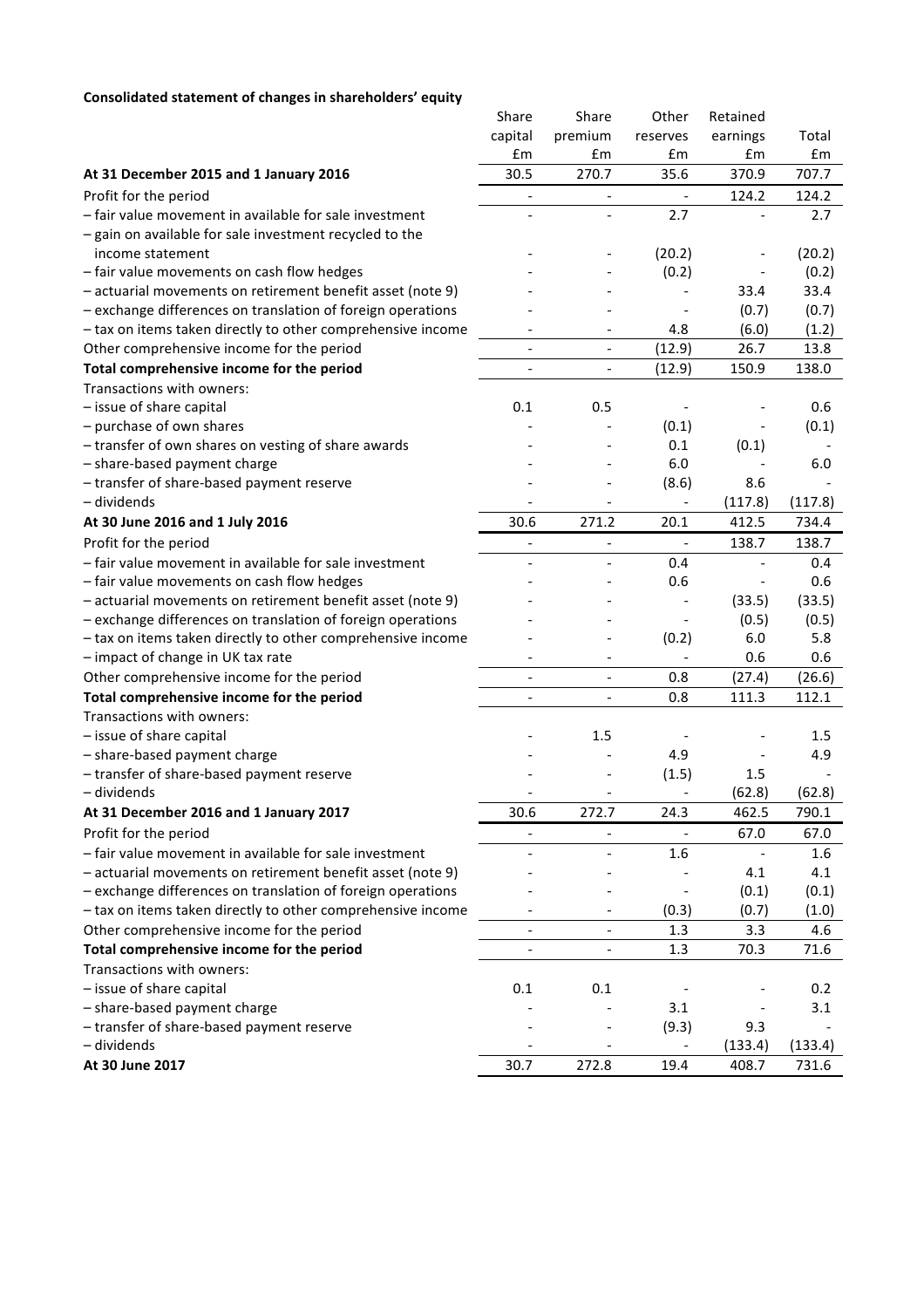# **Consolidated statement of cash flows**

|                                                                  |             | Six months ended 30 June |         |
|------------------------------------------------------------------|-------------|--------------------------|---------|
|                                                                  | <b>Note</b> | 2017                     | 2016    |
|                                                                  |             | £m                       | £m      |
| Cash flows from operating activities                             |             |                          |         |
| Cash generated from operations                                   | 11          | 125.6                    | 164.0   |
| Finance costs paid                                               |             | (39.6)                   | (36.6)  |
| Tax paid                                                         |             | (40.5)                   | (26.1)  |
| Net cash generated from operating activities                     |             | 45.5                     | 101.3   |
| Cash flows from investing activities                             |             |                          |         |
| Purchase of intangible assets                                    |             | (2.6)                    | (5.8)   |
| Purchase of property, plant and equipment                        |             | (8.1)                    | (5.0)   |
| Proceeds from disposal of property, plant and equipment          |             | 0.9                      | 0.3     |
| Proceeds from disposal of available for sale investment          | 10          |                          | 12.2    |
| Net cash (used in)/generated from investing activities           |             | (9.8)                    | 1.7     |
| Cash flows from financing activities                             |             |                          |         |
| Proceeds from bank and other borrowings                          |             | 212.6                    | 134.7   |
| Repayment of bank and other borrowings                           |             | (134.2)                  | (98.2)  |
| Dividends paid to company shareholders                           | 7           | (133.4)                  | (117.8) |
| Proceeds from issue of share capital                             |             | 0.2                      | 0.6     |
| Purchase of own shares                                           |             |                          | (0.1)   |
| Net cash used in financing activities                            |             | (54.8)                   | (80.8)  |
| Net (decrease)/increase in cash, cash equivalents and overdrafts |             | (19.1)                   | 22.2    |
| Cash, cash equivalents and overdrafts at beginning of period     |             | 218.6                    | 139.3   |
| Cash, cash equivalents and overdrafts at end of period           |             | 199.5                    | 161.5   |
| Cash, cash equivalents and overdrafts at end of period comprise: |             |                          |         |
| Cash at bank and in hand                                         |             | 206.7                    | 165.4   |
| Overdrafts (held in bank and other borrowings)                   |             | (7.2)                    | (3.9)   |
| Total cash, cash equivalents and overdrafts                      |             | 199.5                    | 161.5   |

Cash at bank and in hand includes £184.1m (2016: £141.1m) in respect of the liquid assets buffer, including other liquidity resources, held by Vanquis Bank in accordance with the PRA's liquidity regime. This buffer is not available to finance the group's day-to-day operations.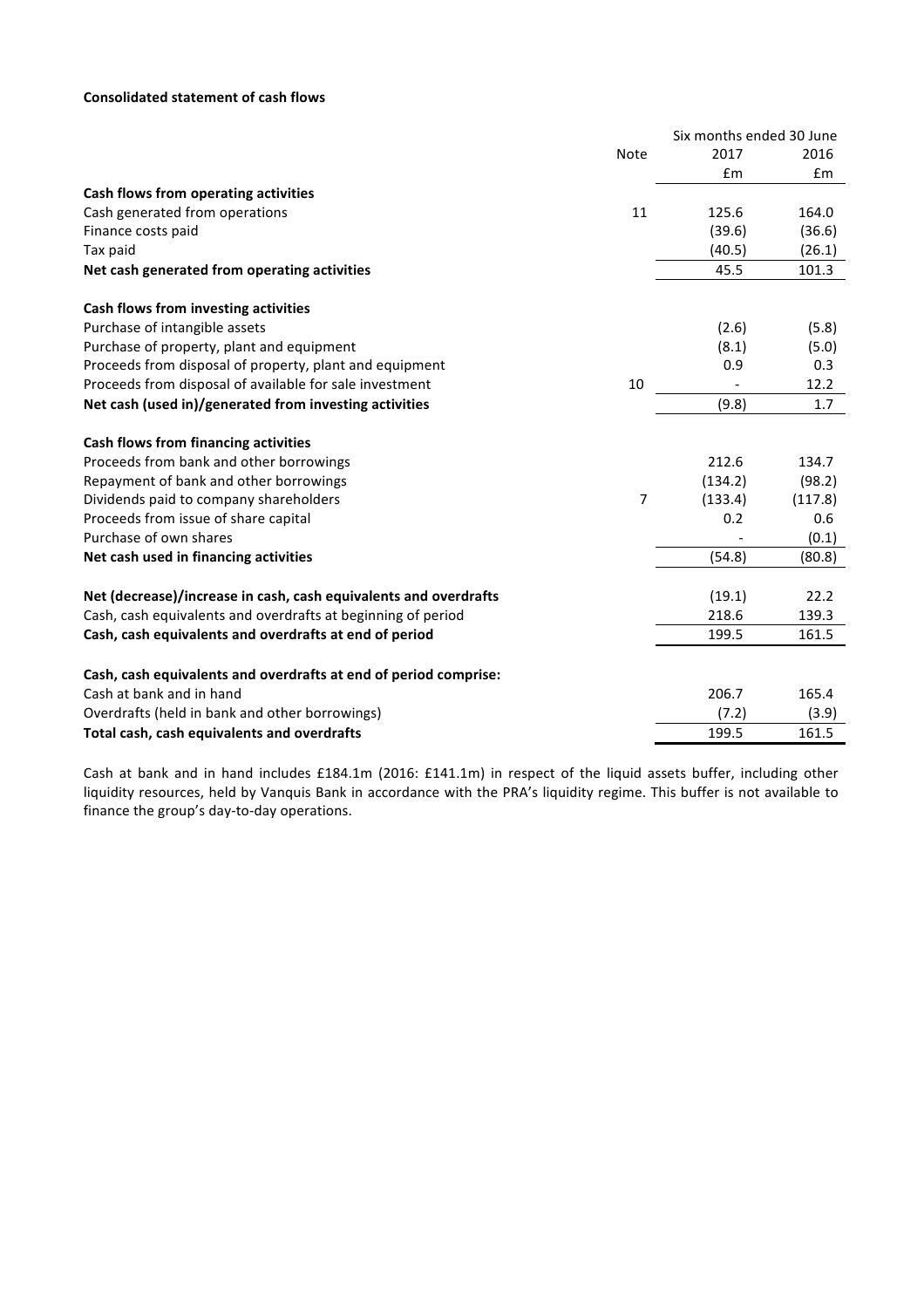# **Notes to the unaudited condensed interim financial statements**

# 1. **General information**

The company is a public limited company, incorporated and domiciled in the UK. The address of its registered office is No. 1 Godwin Street, Bradford, BD1 2SU.

The company is listed on the London Stock Exchange.

The unaudited condensed interim financial statements do not constitute the statutory financial statements of the group within the meaning of section 434 of the Companies Act 2006. The statutory financial statements for the year ended 31 December 2016 were approved by the board of directors on 28 February 2017 and have been delivered to the Registrar of Companies. The report of the auditors on those financial statements was unqualified, did not draw attention to any matters by way of emphasis and did not contain any statement under section 498(2) or (3) of the Companies Act 2006.

The unaudited condensed interim financial statements for the six months ended 30 June 2017 have been reviewed, not audited, and were approved by the board of directors on 25 July 2017.

# **2. Basis of preparation**

The unaudited condensed interim financial statements for the six months ended 30 June 2017 have been prepared in accordance with IAS 34 'Interim Financial Reporting' as adopted by the European Union. The unaudited condensed interim financial statements should be read in conjunction with the statutory financial statements for the year ended 31 December 2016 which have been prepared in accordance with International Financial Reporting Standards (IFRS) as adopted by the European Union.

The directors have reviewed the group's budgets, plans and cash flow forecasts for 2017 and 2018 together with outline projections for the three subsequent years. Based on this review, they are satisfied that the group has adequate resources to continue to operate for the foreseeable future. For this reason, the directors continue to adopt the going concern basis in preparing the unaudited condensed interim financial statements.

# **3.** Accounting policies

The accounting policies applied in preparing the unaudited condensed interim financial statements are consistent with those used in preparing the statutory financial statements for the year ended 31 December 2016.

Taxes on profits in interim periods are accrued using the tax rate that will be applicable to expected total annual profits.

New and amended standards and interpretations need to be adopted in the first interim financial statements issued after their effective date (or date of early adoption). There are no new IFRSs or IFRICs that are effective for the first time for the six months ended 30 June 2017 which have a material impact on the group.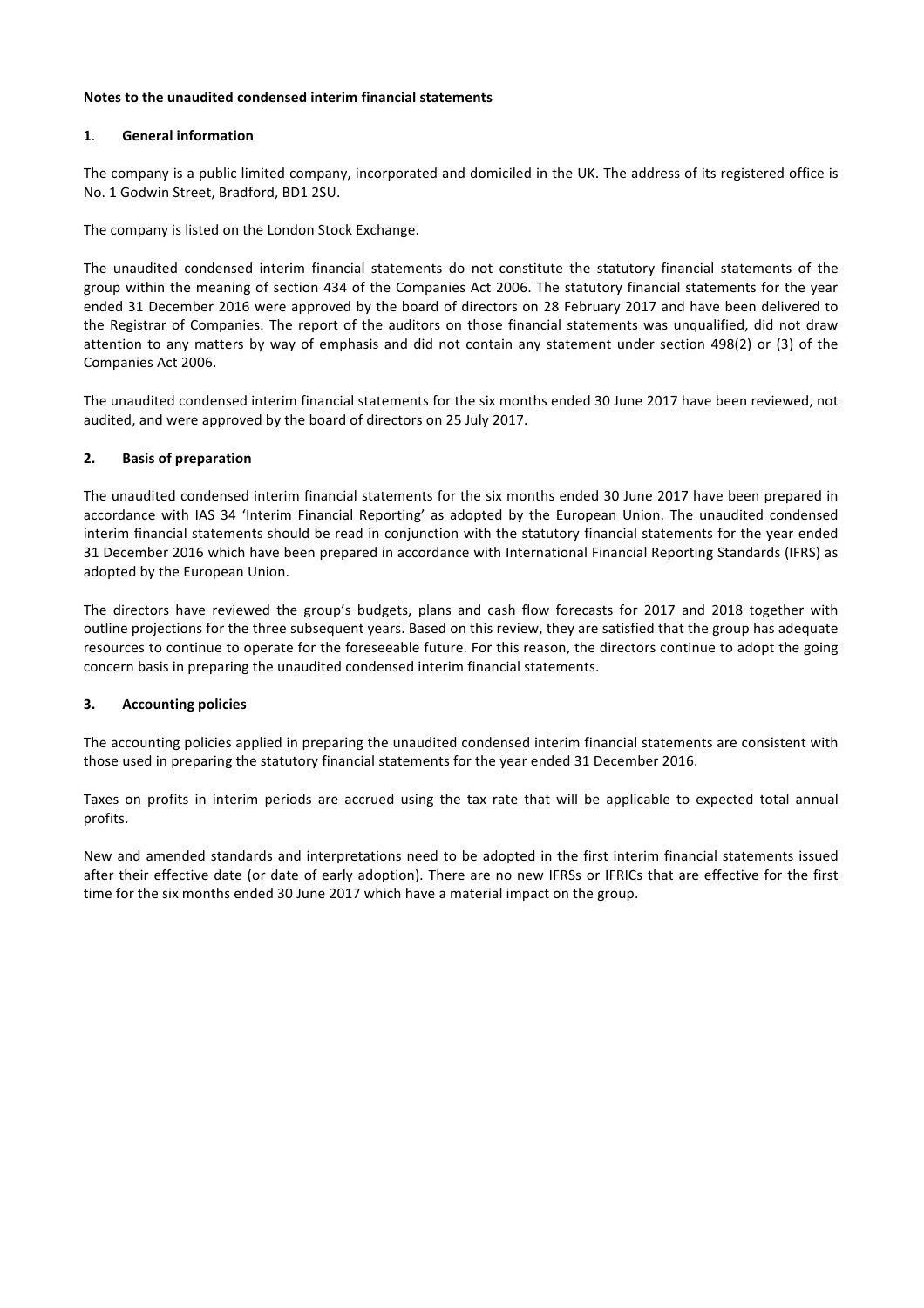## **4.** Segment reporting

|                                                |                          |       | Profit/(loss) before     |       |
|------------------------------------------------|--------------------------|-------|--------------------------|-------|
|                                                | Revenue                  |       | taxation                 |       |
|                                                | Six months ended 30 June |       | Six months ended 30 June |       |
|                                                | 2017                     | 2016  | 2017                     | 2016  |
|                                                | Em                       | £m    | £m                       | £m    |
|                                                |                          |       |                          |       |
| Vanguis Bank                                   | 311.1                    | 280.1 | 100.1                    | 99.8  |
| <b>CCD</b>                                     | 258.4                    | 255.2 | 6.3                      | 43.5  |
| Moneybarn                                      | 49.9                     | 36.3  | 16.9                     | 13.6  |
| Central costs                                  |                          |       | (8.0)                    | (8.0) |
| Total group before amortisation of acquisition |                          |       |                          |       |
| intangibles and exceptional items              | 619.4                    | 571.6 | 115.3                    | 148.9 |
| Amortisation of acquisition intangibles        | $\overline{\phantom{0}}$ |       | (3.7)                    | (3.7) |
| <b>Exceptional items</b>                       |                          |       | (21.6)                   | 20.2  |
| <b>Total group</b>                             | 619.4                    | 571.6 | 90.0                     | 165.4 |

Acquisition intangibles represent the fair value of the broker relationships of £75.0m which arose on the acquisition of Moneybarn in August 2014. The intangible asset was calculated based on the discounted cash flows associated with Moneybarn's core broker relationships and is being amortised over an estimated useful life of 10 years. The amortisation charge in the first half of 2017 amounted to £3.7m (2016: £3.7m).

An exceptional charge of £21.6m has been recognised in the first half of 2017 in respect of the migration to the new home credit operating model in CCD. The exceptional charge comprises redundancy costs of £14.7m, recruitment and training costs of £7.1m, enhanced agent retention commissions of £2.7m and other costs of £1.0m net of an exceptional pension credit of £3.9m associated with those employees made redundant who were part of the group's defined benefit pension scheme (see note 9).

In the first half of 2016, an exceptional gain on disposal of £20.2m was recognised in respect of Vanquis Bank's interest in Visa Europe Ltd following its acquisition by Visa Inc. (see note 10).

All of the above activities relate to continuing operations.

Revenue between business segments is not significant.

|                          |         | Segment assets |         |                          | Net assets               |         |
|--------------------------|---------|----------------|---------|--------------------------|--------------------------|---------|
|                          | 30 June | 31 December    | 30 June | 30 June                  | 31 December              | 30 June |
|                          | 2017    | 2016           | 2016    | 2017                     | 2016                     | 2016    |
|                          | Em      | £m             | £m      | £m                       | £m                       | £m      |
|                          |         |                |         |                          |                          |         |
| Vanquis Bank             | 1,701.4 | 1,624.1        | 1,449.6 | 388.9                    | 379.9                    | 363.0   |
| <b>CCD</b>               | 564.7   | 644.9          | 577.0   | 126.2                    | 155.2                    | 138.6   |
| Moneybarn                | 370.9   | 321.5          | 286.2   | 50.3                     | 36.3                     | 27.7    |
| Central                  | 241.5   | 304.2          | 298.7   | 166.2                    | 218.7                    | 205.1   |
| Total before intra-group |         |                |         |                          |                          |         |
| elimination              | 2,878.5 | 2.894.7        | 2.611.5 | 731.6                    | 790.1                    | 734.4   |
| Intra-group elimination  | (21.9)  | (68.1)         | (49.5)  | $\overline{\phantom{a}}$ | $\overline{\phantom{a}}$ |         |
| <b>Total group</b>       | 2,856.6 | 2,826.6        | 2,562.0 | 731.6                    | 790.1                    | 734.4   |

Segment net assets reflect the statutory basis of the companies forming the group's business segments adjusted to assume repayment of intra-group balances and rebasing of the borrowings of CCD to reflect a borrowings to receivables ratio of 80%. The impact of this is an increase in the notional allocation of group borrowings to CCD of £21.9m (31 December 2016: £68.1m, 30 June 2016: £49.5m) and an increase in the notional cash allocated to central activities of the same amount. The intra-group elimination adjustment removes this notional allocation to state borrowings and cash on a consolidated group basis.

The group's businesses operate principally in the UK and Republic of Ireland.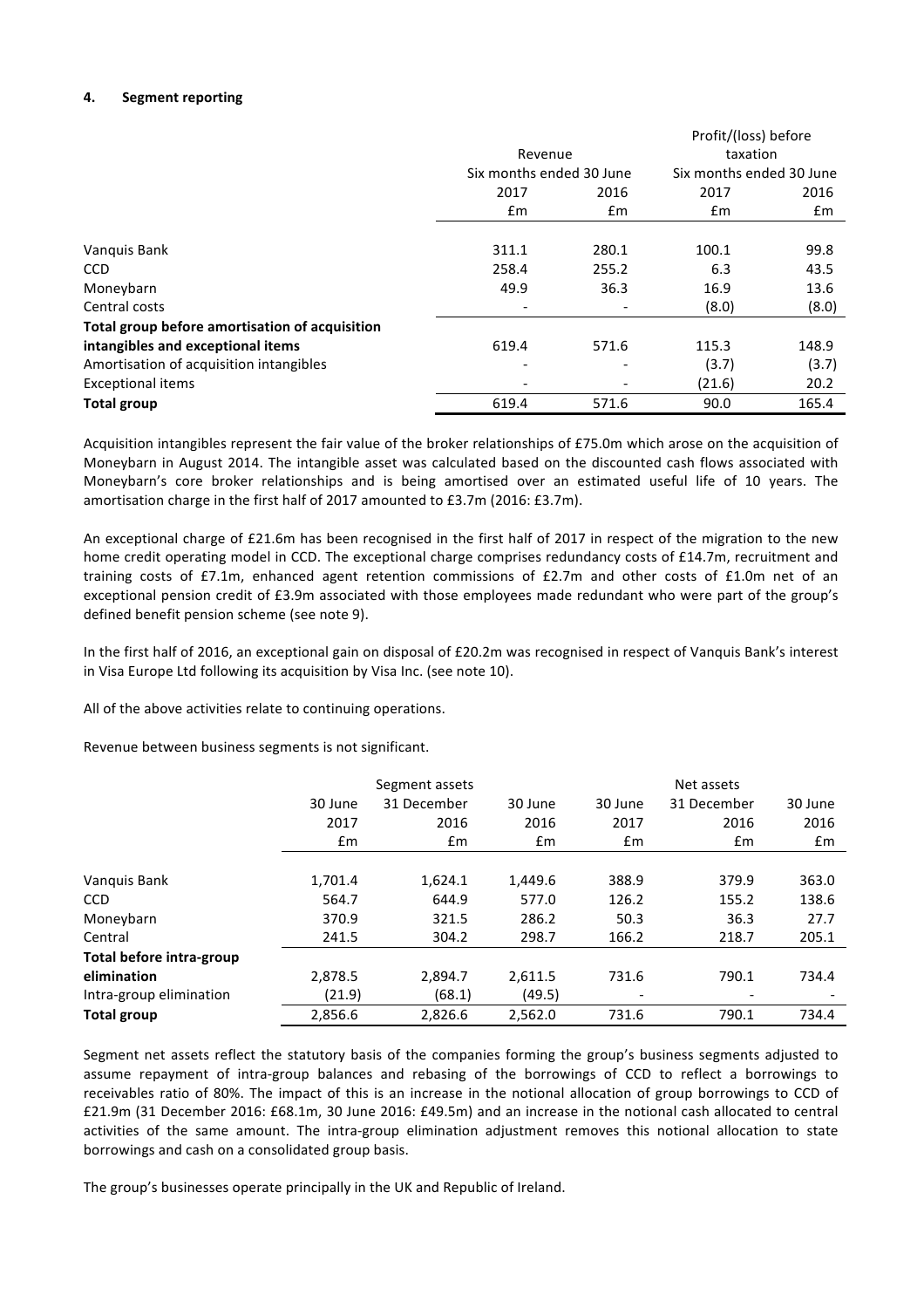# **5. Tax charge**

The tax charge for the period has been calculated by applying the directors' best estimate of the effective tax rate for the financial year of 24.2% (2016: 24.4%), to the profit before tax, amortisation of acquisition intangibles and exceptional items for the period. The tax rate reflects the impact of the bank corporation tax surcharge of 8% which came into force on 1 January 2016 and applies to Vanquis Bank profits in excess of £25m and the reduction in the mainstream UK corporation tax rate from 20% to 19% which was effective from 1 April 2017.

## **6. Earnings per share**

Basic earnings per share is calculated by dividing the profit for the year attributable to equity shareholders by the weighted average number of ordinary shares outstanding during the year, adjusted for treasury shares (own shares held). Diluted earnings per share calculates the effect on earnings per share assuming conversion of all dilutive potential ordinary shares. Dilutive potential ordinary shares are calculated as follows:

- (i) For share awards outstanding under performance-related share incentive schemes such as the Performance Share Plan (PSP) and the Long Term Incentive Scheme (LTIS), the number of dilutive potential ordinary shares is calculated based on the number of shares which would be issuable if: (i) the end of the reporting period is assumed to be the end of the schemes' performance period; and (ii) the performance targets have been met as at that date.
- (ii) For share options outstanding under non-performance related schemes such as the Save As You Earn scheme (SAYE), a calculation is performed to determine the number of shares that could have been acquired at fair value (determined as the average annual market share price of the company's shares) based on the monetary value of the subscription rights attached to outstanding share options. The number of shares calculated is compared with the number of share options outstanding, with the difference being the dilutive potential ordinary shares.

Reconciliations of basic and diluted earnings per share are set out below:

|                                             | Six months ended 30 June     |           |        |          |           |        |
|---------------------------------------------|------------------------------|-----------|--------|----------|-----------|--------|
|                                             |                              | 2017      |        |          | 2016      |        |
|                                             |                              | Weighted  |        |          | Weighted  |        |
|                                             |                              | average   | Per    |          | average   | Per    |
|                                             |                              | number    | share  |          | number    | share  |
|                                             | Earnings                     | of shares | amount | Earnings | of shares | amount |
|                                             | £m                           | m         | pence  | £m       | m         | pence  |
| <b>Earnings per share</b>                   |                              |           |        |          |           |        |
| Shares in issue during the period           |                              | 148.0     |        |          | 147.5     |        |
| Own shares held                             |                              | (3.1)     |        |          | (3.0)     |        |
| <b>Basic earnings per share</b>             | 67.0                         | 144.9     | 46.2   | 124.2    | 144.5     | 86.0   |
| Dilutive effect of share options and awards | $\qquad \qquad \blacksquare$ | 1.0       | (0.3)  |          | 1.9       | (1.2)  |
| Diluted earnings per share                  | 67.0                         | 145.9     | 45.9   | 124.2    | 146.4     | 84.8   |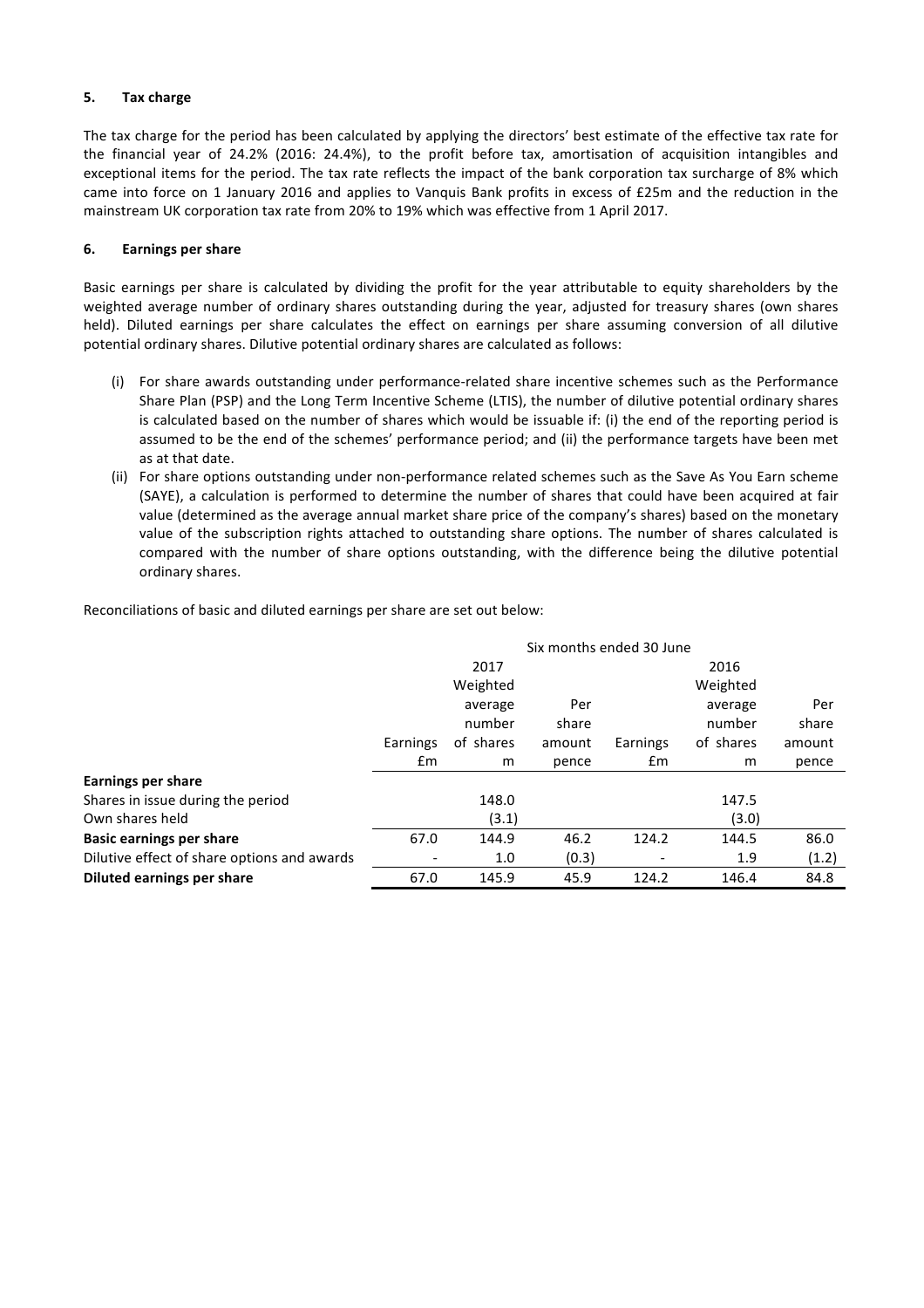# **6. Earnings per share (continued)**

The directors have elected to show an adjusted earnings per share prior to the amortisation of acquisition intangibles which arose on the acquisition of Moneybarn in August 2014 and prior to exceptional items (see note 4). This is presented to show the earnings per share generated by the group's underlying operations. A reconciliation of basic and diluted earnings per share to adjusted basic and diluted earnings per share is as follows:

|                                          | Six months ended 30 June |           |           |          |           |           |
|------------------------------------------|--------------------------|-----------|-----------|----------|-----------|-----------|
|                                          |                          | 2017      |           |          | 2016      |           |
|                                          |                          | Weighted  |           |          | Weighted  |           |
|                                          |                          | average   |           |          | average   |           |
|                                          |                          | number    | Per share |          | number    | Per share |
|                                          | Earnings                 | of shares | amount    | Earnings | of shares | amount    |
|                                          | £m                       | m         | pence     | £m       | m         | pence     |
| <b>Basic earnings per share</b>          | 67.0                     | 144.9     | 46.2      | 124.2    | 144.5     | 86.0      |
| Amortisation of acquisition intangibles, |                          |           |           |          |           |           |
| net of tax                               | 3.0                      |           | 2.1       | 3.0      |           | 2.0       |
| Exceptional items, net of tax            | 17.4                     |           | 12.0      | (14.6)   |           | (10.1)    |
| Adjusted basic earnings per share        | 87.4                     | 144.9     | 60.3      | 112.6    | 144.5     | 77.9      |
| Diluted earnings per share               | 67.0                     | 145.9     | 45.9      | 124.2    | 146.4     | 84.8      |
| Amortisation of acquisition intangibles, |                          |           |           |          |           |           |
| net of tax                               | 3.0                      |           | 2.1       | 3.0      |           | 2.1       |
| Exceptional items, net of tax            | 17.4                     |           | 11.9      | (14.6)   |           | (10.0)    |
| Adjusted diluted earnings per share      | 87.4                     | 145.9     | 59.9      | 112.6    | 146.4     | 76.9      |

## **7. Dividends**

|                |                   |                          | Six months ended 30 June |
|----------------|-------------------|--------------------------|--------------------------|
|                |                   | 2017                     | 2016                     |
|                |                   | £m                       | Em                       |
| 2015 final     | - 80.9p per share | $\overline{\phantom{a}}$ | 117.8                    |
| 2016 final     | - 91.4p per share | 133.4                    | $\overline{\phantom{a}}$ |
| Dividends paid |                   | 133.4                    | 117.8                    |

The directors have declared an interim dividend in respect of the six months ended 30 June 2017 of 43.2p per share (2016: 43.2p) which will amount to an estimated dividend payment of £63.1m (2016: £62.8m). This dividend is not reflected in the balance sheet as it will be paid after the balance sheet date.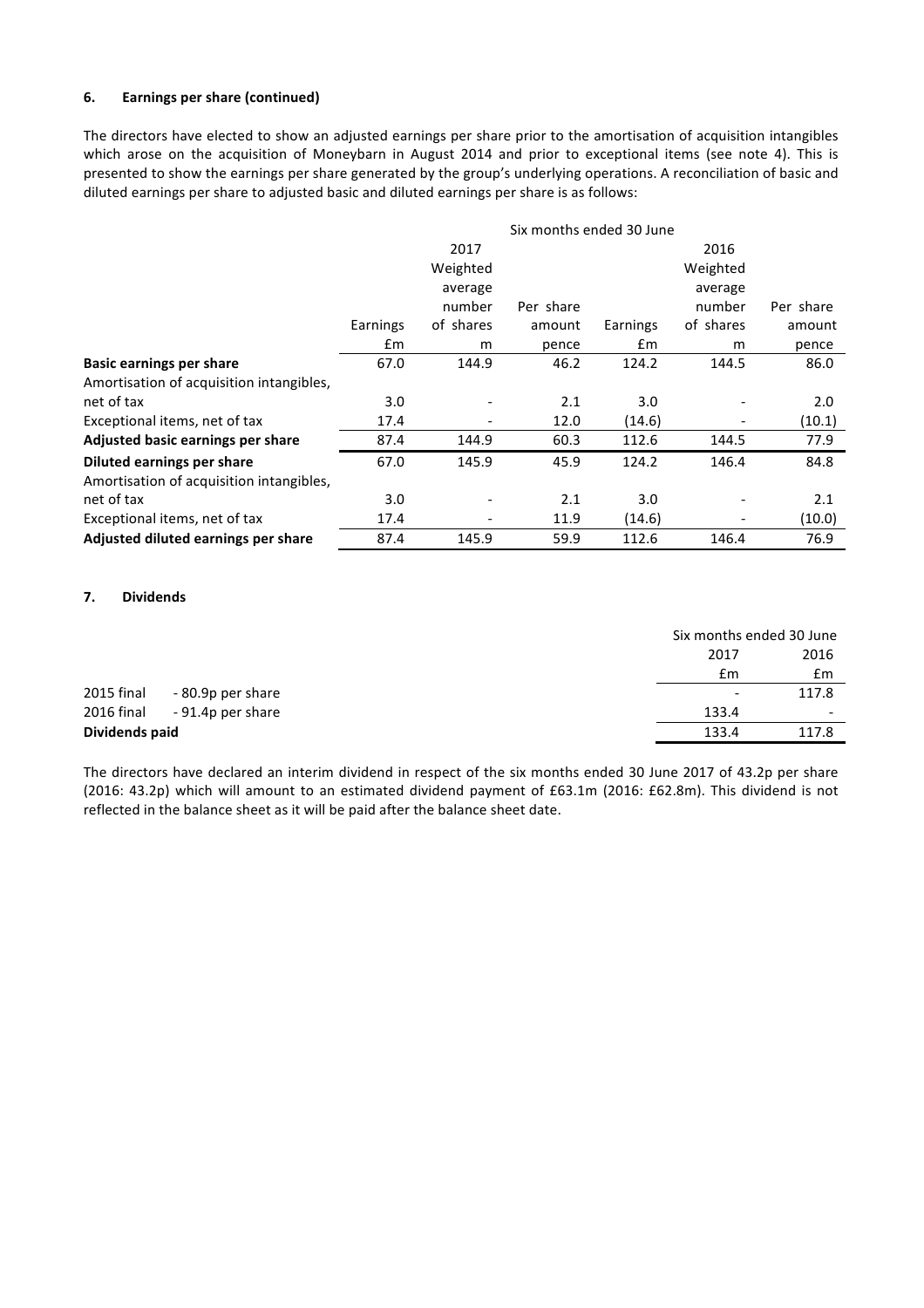## **8. Amounts receivable from customers**

|                             | 30 June | 31 December | 30 June |
|-----------------------------|---------|-------------|---------|
|                             | 2017    | 2016        | 2016    |
|                             | £m      | £m          | £m      |
|                             |         |             |         |
| Vanquis Bank                | 1,476.8 | 1,424.7     | 1,280.8 |
| <b>CCD</b>                  | 501.4   | 584.8       | 510.6   |
| Moneybarn                   | 343.8   | 297.3       | 264.4   |
| Total group                 | 2,322.0 | 2,306.8     | 2,055.8 |
| Analysed as:                |         |             |         |
| - due in more than one year | 323.3   | 307.6       | 259.4   |
| - due within one year       | 1,998.7 | 1,999.2     | 1,796.4 |
| <b>Total group</b>          | 2,322.0 | 2,306.8     | 2,055.8 |

CCD receivables comprise £471.7m in respect of the home credit business (31 December 2016: £560.0m, 30 June 2016: £490.0m), £25.2m in respect of Satsuma (31 December 2016: £18.2m, 30 June 2016: £12.6m) and £4.5m in respect of glo (31 December 2016: £6.6m, 30 June 2016: £8.0m).

The impairment charge in respect of amounts receivable from customers reflected within operating costs can be analysed as follows:

|              |       | Six months ended 30 June |
|--------------|-------|--------------------------|
|              | 2017  | 2016                     |
|              | £m    | £m                       |
| Vanquis Bank | 93.1  | 80.4                     |
| CCD          | 115.5 | 70.4                     |
| Moneybarn    | 13.3  | 7.0                      |
| Total group  | 221.9 | 157.8                    |

Impairment in Vanquis Bank and Moneybarn is deducted from the carrying value of amounts receivable from customers by the use of an allowance account. The Vanquis Bank allowance account as at 30 June 2017 amounted to £282.8m (31 December 2016: £261.4m, 30 June 2016: £245.2m) and the Moneybarn allowance account amounted to £49.5m (31 December 2016: £34.1m, 30 June 2016: £26.2m). Within CCD, impairments are deducted directly from amounts receivable from customers without the use of an allowance account.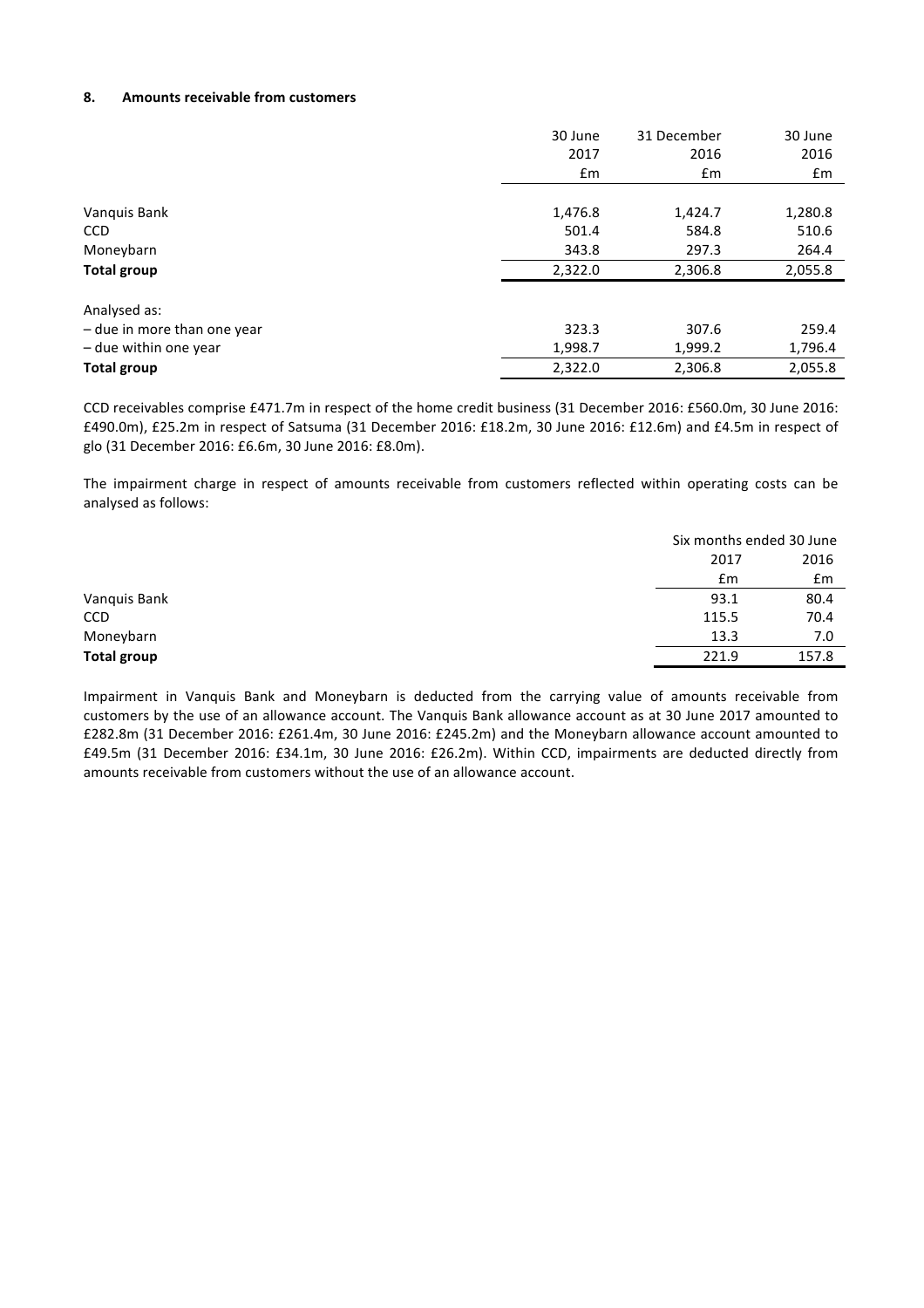## **9. Retirement benefit asset**

The group operates a defined benefit pension scheme: the Provident Financial Staff Pension Scheme. The scheme is of the funded, defined benefit type and has been substantially closed to new members since 1 January 2003.

All future benefits in the scheme are now provided on a 'cash balance' basis, with a defined amount being made available at retirement, based on a percentage of salary that is revalued up to retirement with reference to increases in price inflation. This retirement account is then used to purchase an annuity on the open market. The scheme provides pension benefits which were accrued in the past on a final salary basis, but which are no longer linked to final salary. The scheme also provides death benefits.

The scheme is a UK registered pension scheme under UK legislation and is not contracted-out of the State Second Pension. The scheme is governed by a Trust Deed and Rules, with trustees responsible for the operation and the governance of the scheme. The trustees work closely with the group on funding and investment strategy decisions. The most recent actuarial valuation of the scheme was carried out as at 1 June 2015 by a qualified independent actuary. The valuation used for the purposes of IAS 19 'Employee benefits' has been based on the 2015 valuation updated by the actuary to take account of the requirements of IAS 19 in order to assess the liabilities of the scheme at the balance sheet date. Scheme assets are stated at fair value as at the balance sheet date.

The group is entitled to a refund of any surplus, subject to tax, if the scheme winds up after all benefits have been paid.

The net retirement benefit asset recognised in the balance sheet of the group is as follows:

|                                                              | 30 June | 31 December | 30 June |
|--------------------------------------------------------------|---------|-------------|---------|
|                                                              | 2017    | 2016        | 2016    |
|                                                              | £m      | £m          | £m      |
| Fair value of scheme assets                                  | 828.1   | 830.1       | 803.5   |
| Present value of defined benefit obligation                  | (743.1) | (757.7)     | (702.7) |
| Net retirement benefit asset recognised in the balance sheet | 85.0    | 72.4        | 100.8   |

The amounts recognised in the income statement were as follows:

|                                                                                     | Six months ended 30 June |        |
|-------------------------------------------------------------------------------------|--------------------------|--------|
|                                                                                     | 2017                     | 2016   |
|                                                                                     | £m                       | Em     |
| Current service cost                                                                | (2.1)                    | (2.0)  |
| Interest on scheme liabilities                                                      | (9.5)                    | (11.1) |
| Interest on scheme assets                                                           | 10.5                     | 12.4   |
| Net charge recognised in the income statement before exceptional curtailment credit | (1.1)                    | (0.7)  |
| Exceptional curtailment credit (note 4)                                             | 3.9                      |        |
| Net credit/(charge) recognised in the income statement                              | 2.8                      | (0.7)  |

The net credit/(charge) recognised in the income statement has been included within administrative costs.

Movements in the fair value of scheme assets were as follows:

|                                          | Six months ended 30 June |               |
|------------------------------------------|--------------------------|---------------|
|                                          | 2016<br>2017             |               |
|                                          | Em                       | $\mathsf{fm}$ |
| Fair value of scheme assets at 1 January | 666.4<br>830.1           |               |
| Interest on scheme assets                | 10.5                     | 12.4          |
| Actuarial movements on scheme assets     | (4.8)<br>130.8           |               |
| Contributions by the group               | 5.7                      | 5.8           |
| Net benefits paid out                    | (13.4)                   | (11.9)        |
| Fair value of scheme assets at 30 June   | 828.1<br>803.5           |               |
|                                          |                          |               |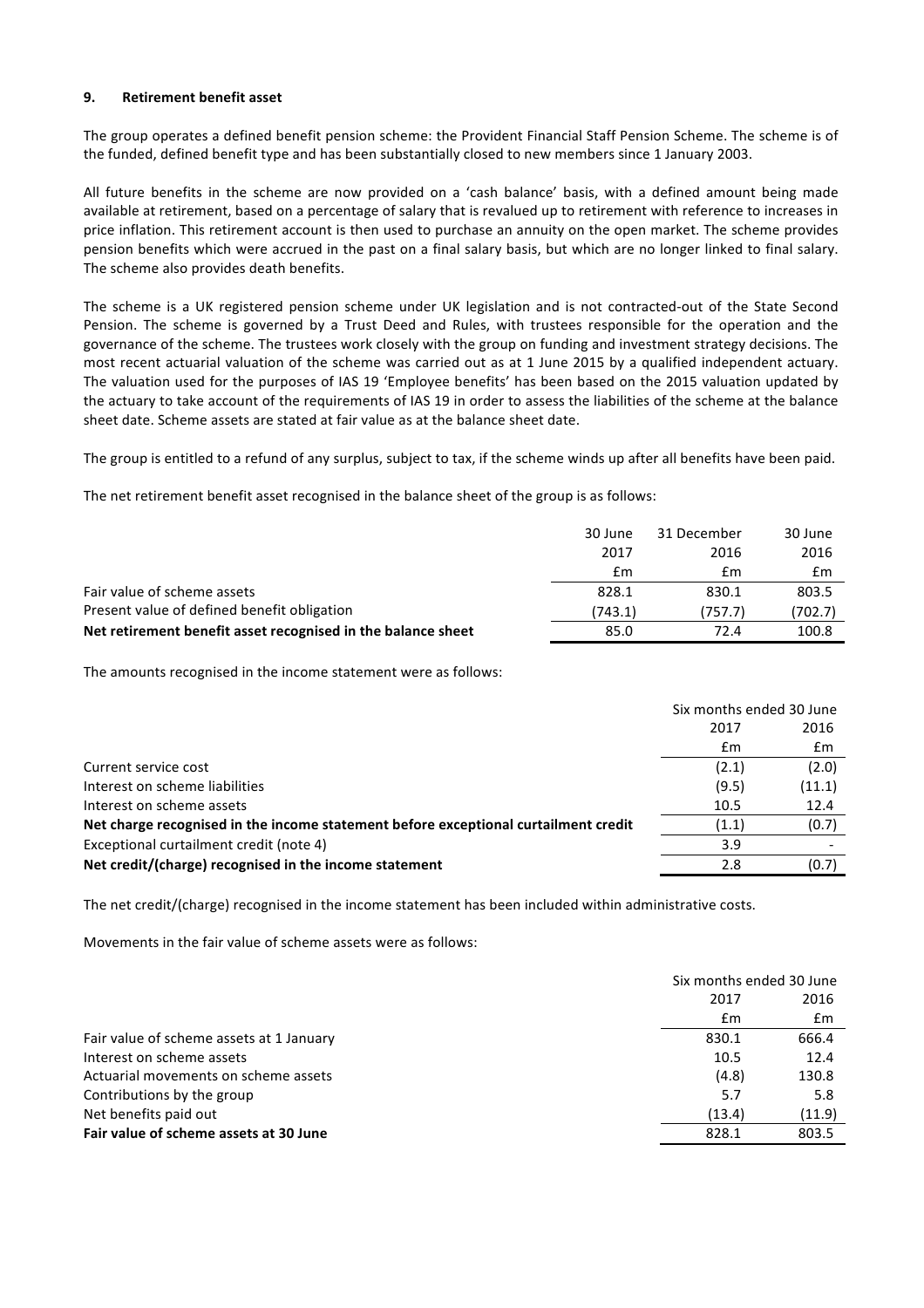# **9. Retirement benefit asset (continued)**

Movements in the present value of the defined benefit obligation were as follows:

|                                                          | Six months ended 30 June |         |
|----------------------------------------------------------|--------------------------|---------|
|                                                          | 2017                     | 2016    |
|                                                          | £m                       | £m      |
| Present value of defined benefit obligation at 1 January | (757.7)                  | (604.1) |
| Current service cost                                     | (2.1)                    | (2.0)   |
| Interest on scheme liabilities                           | (9.5)                    | (11.1)  |
| Exceptional curtailment credit (note 4)                  | 3.9                      |         |
| Actuarial movements on scheme liabilities                | 8.9                      | (97.4)  |
| Net benefits paid out                                    | 13.4                     | 11.9    |
| Present value of defined benefit obligation at 30 June   | (743.1)                  | (702.7) |

The principal actuarial assumptions used at the balance sheet date were as follows:

|                                                 | 30 June | 31 December | 30 June |
|-------------------------------------------------|---------|-------------|---------|
|                                                 | 2017    | 2016        | 2016    |
|                                                 | %       | %           | %       |
| Price inflation - RPI                           | 3.20    | 3.25        | 2.65    |
| Price inflation - CPI                           | 2.10    | 2.15        | 1.65    |
| Rate of increase to pensions in payment         | 3.00    | 3.00        | 2.55    |
| Inflationary increases to pensions in deferment | 2.10    | 2.15        | 1.65    |
| Discount rate                                   | 2.50    | 2.55        | 2.75    |

A 0.1% change in the discount and inflation rates would change the present value of the defined benefit obligation by approximately £14m (31 December 2016: £15m, 30 June 2016: £13m) and £7m (31 December 2016: £7m, 30 June 2016: £6m) respectively.

The mortality assumptions are based on the self-administered pension scheme (SAPS) series 1 tables, with multipliers of 105% and 115% respectively for males and females. The 5% upwards adjustment to mortality rates for males and a 15% upwards adjustment for females reflects the lower life expectancies within the scheme compared to average pension schemes, which was concluded following a study of the scheme's membership. Future improvements in mortality are based on the latest available Continuous Mortality Investigation (CMI) model with a long-term improvement trend of 1.25% per annum.

|                                    | Male  |                     |         | Female  |             |         |
|------------------------------------|-------|---------------------|---------|---------|-------------|---------|
|                                    |       | 30 June 31 December | 30 June | 30 June | 31 December | 30 June |
|                                    | 2017  | 2016                | 2016    | 2017    | 2016        | 2016    |
|                                    | vears | vears               | vears   | vears   | vears       | years   |
| Current pensioner aged 65          | 21.4  | 21.8                | 21.7    | 22.9    | 23.3        | 23.3    |
| Current member aged 45 from age 65 | 22.9  | 23.5                | 23.4    | 24.5    | 25.2        | 25.1    |

If assumed life expectancies were one year greater, the net retirement benefit asset would have been reduced by approximately £30m (31 December 2016: £30m, 30 June 2016: £21m).

An analysis of amounts recognised in the statement of comprehensive income is set out below:

|                                                                                | Six months ended 30 June |        |
|--------------------------------------------------------------------------------|--------------------------|--------|
|                                                                                | 2017                     | 2016   |
|                                                                                | £m                       | £m     |
| Actuarial movements on scheme assets                                           | (4.8)                    | 130.8  |
| Actuarial movements on scheme liabilities                                      | 8.9                      | (97.4) |
| Actuarial movements recognised in the statement of comprehensive income in the |                          |        |
| period                                                                         | 41                       | 33.4   |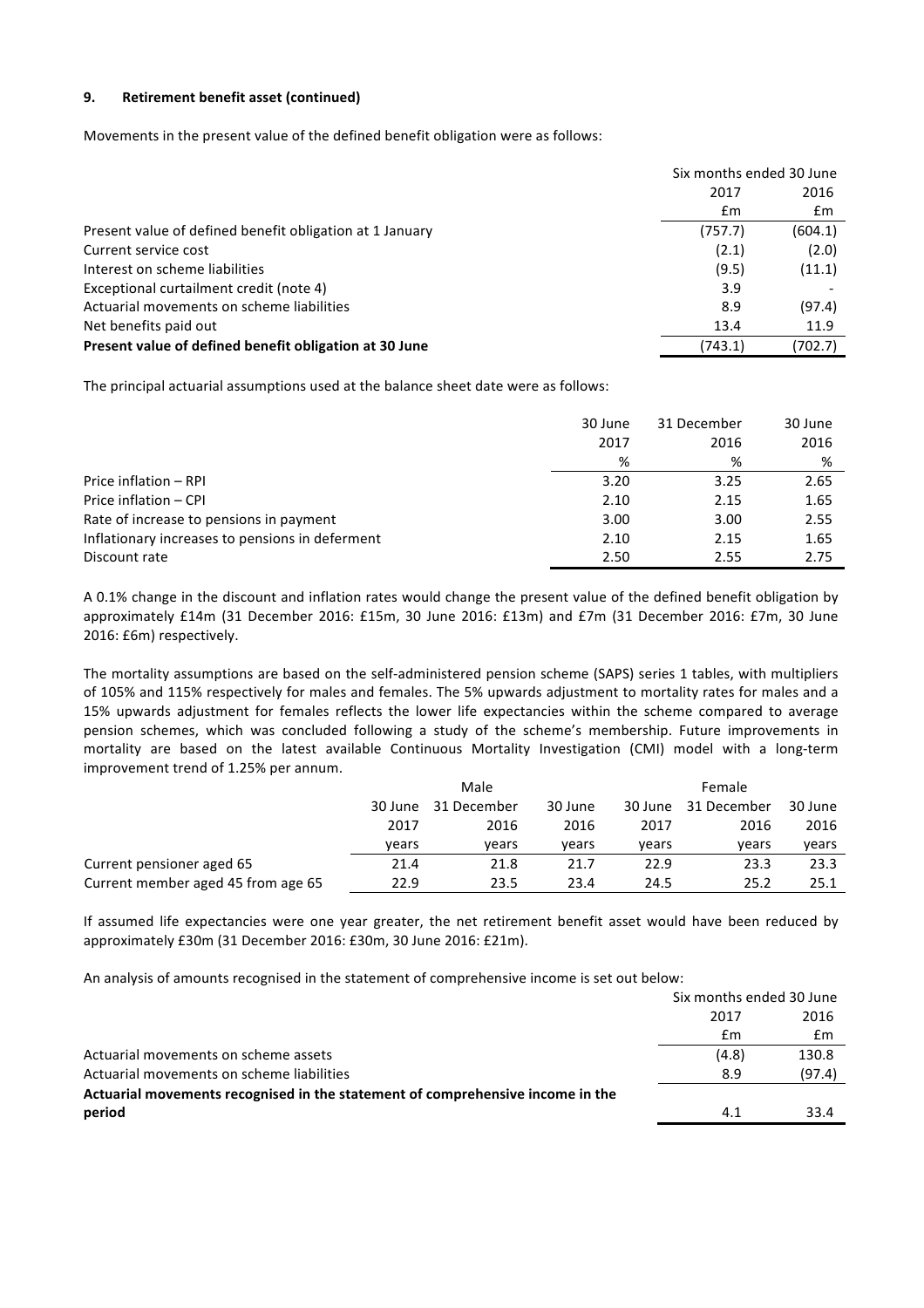## **10.** Available for sale investment

|                  | 30 June | 31 December | 30 June |
|------------------|---------|-------------|---------|
|                  | 2017    | 2016        | 2016    |
|                  | Em      | £m          | £m      |
| Visa Inc. shares | 9.1     | 8.0         | 7.0     |
|                  |         |             |         |

The available for sale investment represents preferred stock in Visa Inc. held by Vanquis Bank following completion of Visa Inc.'s acquisition of Visa Europe Limited on 21 June 2016. In consideration for Vanquis Bank's interest in Visa Europe Limited, Vanquis Bank received cash consideration of €15.9m (£12.2m) on completion, preferred stock with an approximate value of  $E10.7$ m and deferred cash consideration of  $E1.4$ m due on the third anniversary of the completion date. The preferred stock is convertible into Class A common stock of Visa Inc. at a future date, subject to certain conditions. Following completion of the transaction in the first half of 2016, the gain of £17.5m taken through equity in 2015 in respect of the Visa Europe shares was recycled through the income statement together with the £2.7m movement in the fair value of the consideration between the 2015 year end and completion of the transaction resulting in an exceptional gain on disposal of £20.2m.

The movement in the fair value of the available for sale investment in the first half of 2017 of £1.1m reflects a £1.6m credit to the statement of comprehensive income in respect of the movement in the Visa Inc. share price net of a £0.5m charge reflected in the income statement in respect of the movement in foreign exchange rates.

The valuation of the preferred stock has been determined using the common stock's value as an approximation as both classes of stock have similar dividend rights. However, adjustments have been made for: (i) illiquidity, as the preferred stock is not tradeable on an open market and can only be transferred to other VISA members; and (ii) future litigation costs which could affect the valuation of the stock prior to conversion.

# **11.** Reconciliation of profit after taxation to cash generated from operations

|                                                                            | Six months ended 30 June |        |  |
|----------------------------------------------------------------------------|--------------------------|--------|--|
|                                                                            | 2017                     | 2016   |  |
|                                                                            | £m                       | Em     |  |
| <b>Profit after taxation</b>                                               | 67.0                     | 124.2  |  |
| Adjusted for:                                                              |                          |        |  |
| - tax charge                                                               | 23.0                     | 41.2   |  |
| - finance costs                                                            | 37.8                     | 39.9   |  |
| - share-based payment charge                                               | 3.1                      | 6.0    |  |
| - retirement benefit charge before exceptional curtailment credit (note 9) | 1.1                      | 0.7    |  |
| - exceptional pension curtailment credit (note 9)                          | (3.9)                    |        |  |
| - exceptional gain on disposal of available for sale investment (note 10)  |                          | (20.2) |  |
| - amortisation of intangible assets                                        | 8.6                      | 7.8    |  |
| - depreciation of property, plant and equipment                            | 4.2                      | 4.5    |  |
| - loss on disposal of property, plant and equipment                        | 0.1                      | 0.1    |  |
| Changes in operating assets and liabilities:                               |                          |        |  |
| - amounts receivable from customers                                        | (15.2)                   | (38.9) |  |
| - trade and other receivables                                              | (21.2)                   | (15.6) |  |
| - trade and other payables                                                 | 26.7                     | 20.1   |  |
| - contributions into the retirement benefit scheme (note 9)                | (5.7)                    | (5.8)  |  |
| Cash generated from operations                                             | 125.6                    | 164.0  |  |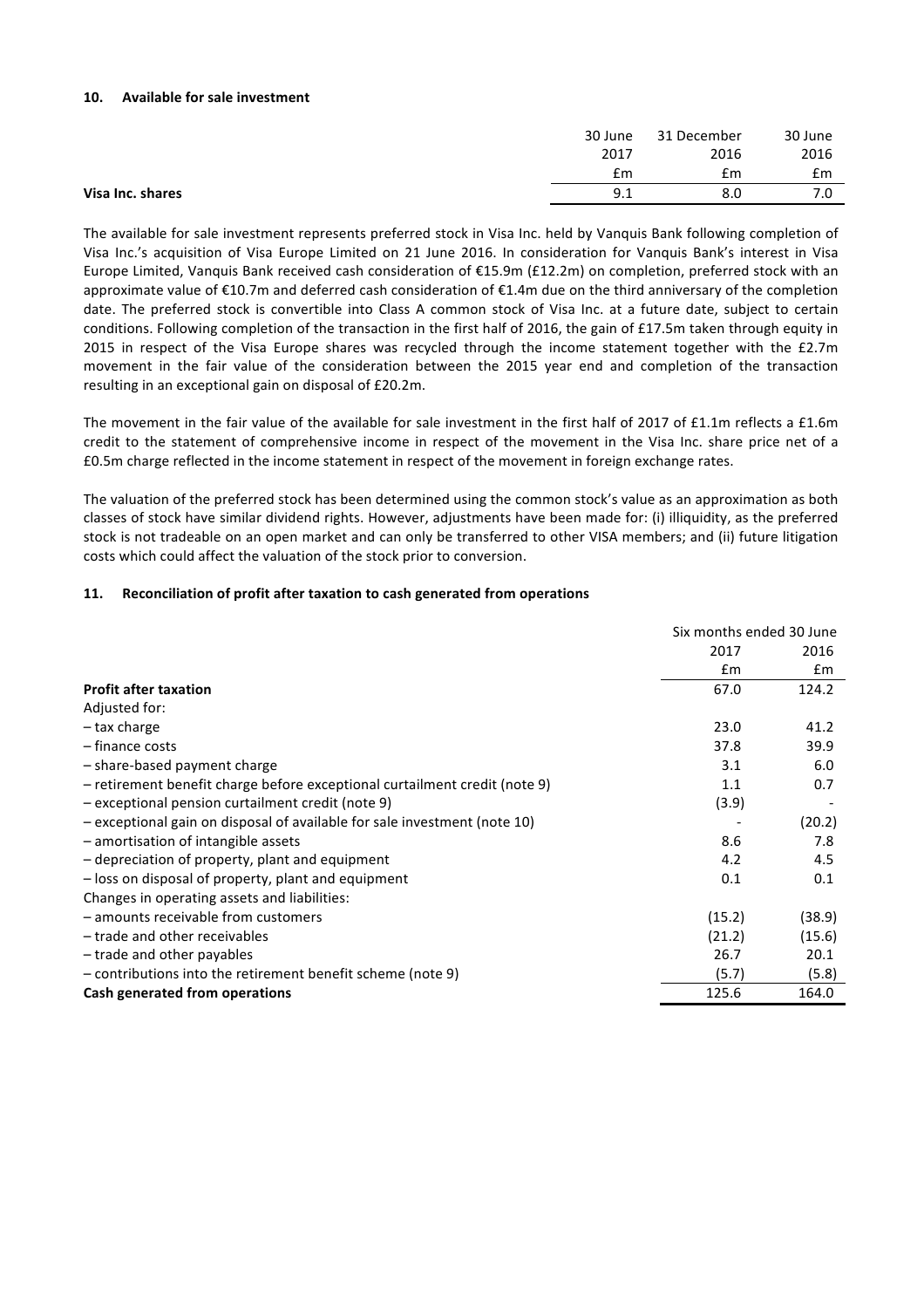## **12. Fair value disclosures**

The group holds the following financial instruments at fair value:

|                                           | 30 June | 31 December | 30 June |
|-------------------------------------------|---------|-------------|---------|
|                                           | 2017    | 2016        | 2016    |
|                                           | £m      | Em          | Em      |
| <b>Recurring fair value measurements:</b> |         |             |         |
| <b>Financial liabilities</b>              |         |             |         |
| Interest rate swaps                       | (0.1)   | (0.1)       | (0.2)   |
| Foreign exchange contracts                | (0.2)   | (0.2)       | (0.6)   |
| <b>Total</b>                              | (0.3)   | (0.3)       | (0.8)   |

All financial instruments held at fair value include the use of level 2 inputs as they are not traded in an active market and are valued using discounted contractual cash flows, incorporating interest rates and yield curves observable at commonly quoted intervals and foreign exchange rates as at the balance sheet date. There have been no transfers of assets or liabilities between levels of the fair value hierarchy.

Except as detailed in the following table, the directors consider that the carrying value of financial assets and financial liabilities recorded at amortised cost in the financial statements are approximately equal to their fair values:

|                                                    | Carrying value |             |           | Fair value |             |           |
|----------------------------------------------------|----------------|-------------|-----------|------------|-------------|-----------|
|                                                    | 30 June        | 31 December | 30 June   | 30 June    | 31 December | 30 June   |
|                                                    | 2017           | 2016        | 2016      | 2017       | 2016        | 2016      |
|                                                    | £m             | Em          | £m        | £m         | Em          | £m        |
| <b>Financial assets</b><br>Amounts receivable from |                |             |           |            |             |           |
| customers                                          | 2,322.0        | 2,306.8     | 2,055.8   | 3,500.0    | 3,300.0     | 3,200.0   |
| <b>Financial liabilities</b>                       |                |             |           |            |             |           |
| Bank and other borrowings                          | (1,933.0)      | (1,855.1)   | (1,627.4) | (1,999.0)  | (1,935.2)   | (1,713.5) |

# **13. Seasonality**

The group's peak period of lending to customers is in the lead-up to the Easter holidays in the first half of each financial year and then more significantly in the lead-up to Christmas in the second half of the financial year. Typically, approximately 60% of home credit loans issued by CCD are made in the second half of the financial year and the group's peak borrowing requirement arises in December. In addition, the group's accounting policies relating to revenue and impairment are an important influence on the recognition of the group's profit between the first and second halves of the financial vear. The interest income earned on loans and receivables is spread on an effective vield basis over the contractual term of the group's loans and receivables resulting in revenue being split broadly evenly between the first and second halves of the financial year, notwithstanding that the larger proportion of credit is issued in the second half of the financial year. The accounting policy relating to the impairment of customer receivables requires impairments to be recognised only when there is objective evidence of impairment of a customer balance, such as a missed payment. This results in the group's largest impairment charges arising early in each financial year when customers default on loans they received in the lead-up to Christmas. Typically, the first half impairment charge in CCD represents approximately 60% of the full year impairment charge although in 2017 the operational disruption caused by the migration to the new operating model has resulted in a much larger first half impairment charge than normal.

The analysis set out above relates to CCD only. Vanquis Bank and Moneybarn are still in growth phases and at this stage of their development the influence of its growth has a much more significant impact on the profits reported by the business during the financial year than the underlying seasonality.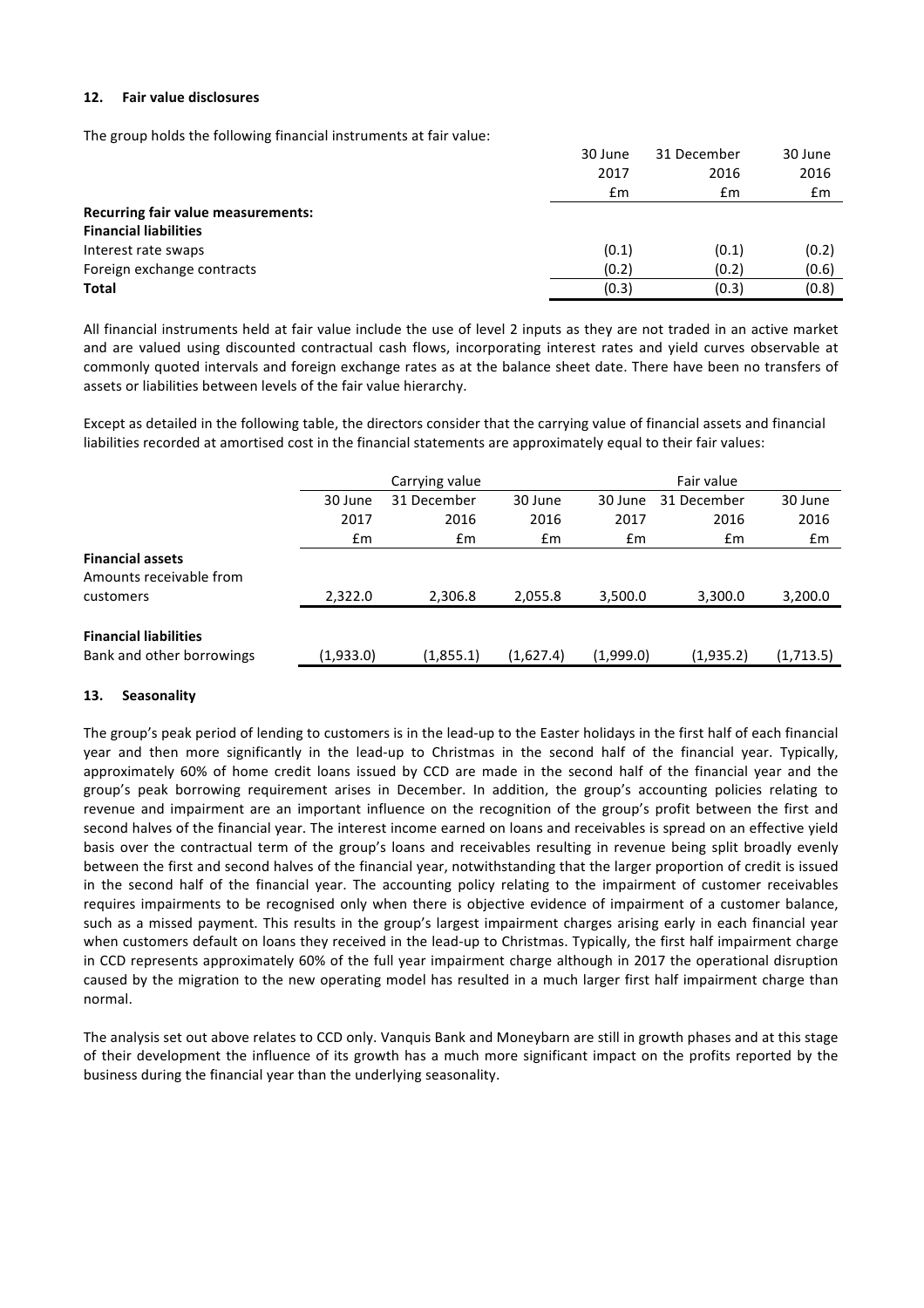## **Statement of directors' responsibilities**

The directors confirm that, to the best of their knowledge, the unaudited condensed interim financial statements have been prepared in accordance with IAS 34 as adopted by the European Union, and that the interim report includes a fair review of the information required by DTR 4.2.7R and DTR 4.2.8R, namely:

- An indication of important events that have occurred during the first six months of the financial year and their impact on the unaudited condensed interim financial statements, and a description of the principal risks and uncertainties for the remaining six months of the financial year; and
- Material related party transactions that have occurred in the first six months of the financial year and any material changes in the related party transactions described in the last annual report and financial statements.

A list of current directors is maintained on the Provident Financial website: www.providentfinancial.com. John Straw and David Sear were appointed as directors on 1 January 2017 and Andrea Blance was appointed as a director 1 March 2017. Alison Halsey did not seek re-election as a director at the AGM on 12 May 2017. There have been no other changes in directors during the six months ended 30 June 2017.

The maintenance and integrity of the Provident Financial website is the responsibility of the directors. The work carried out by the auditors does not involve consideration of these matters and, accordingly, the auditors accept no responsibility for any changes that may have occurred to the unaudited condensed interim financial statements since they were initially presented on the website.

Legislation in the United Kingdom governing the preparation and dissemination of unaudited condensed interim financial statements may differ from legislation in other jurisdictions.

By order of the board

25 July 2017

Peter Crook – Chief Executive Andrew Fisher – Finance Director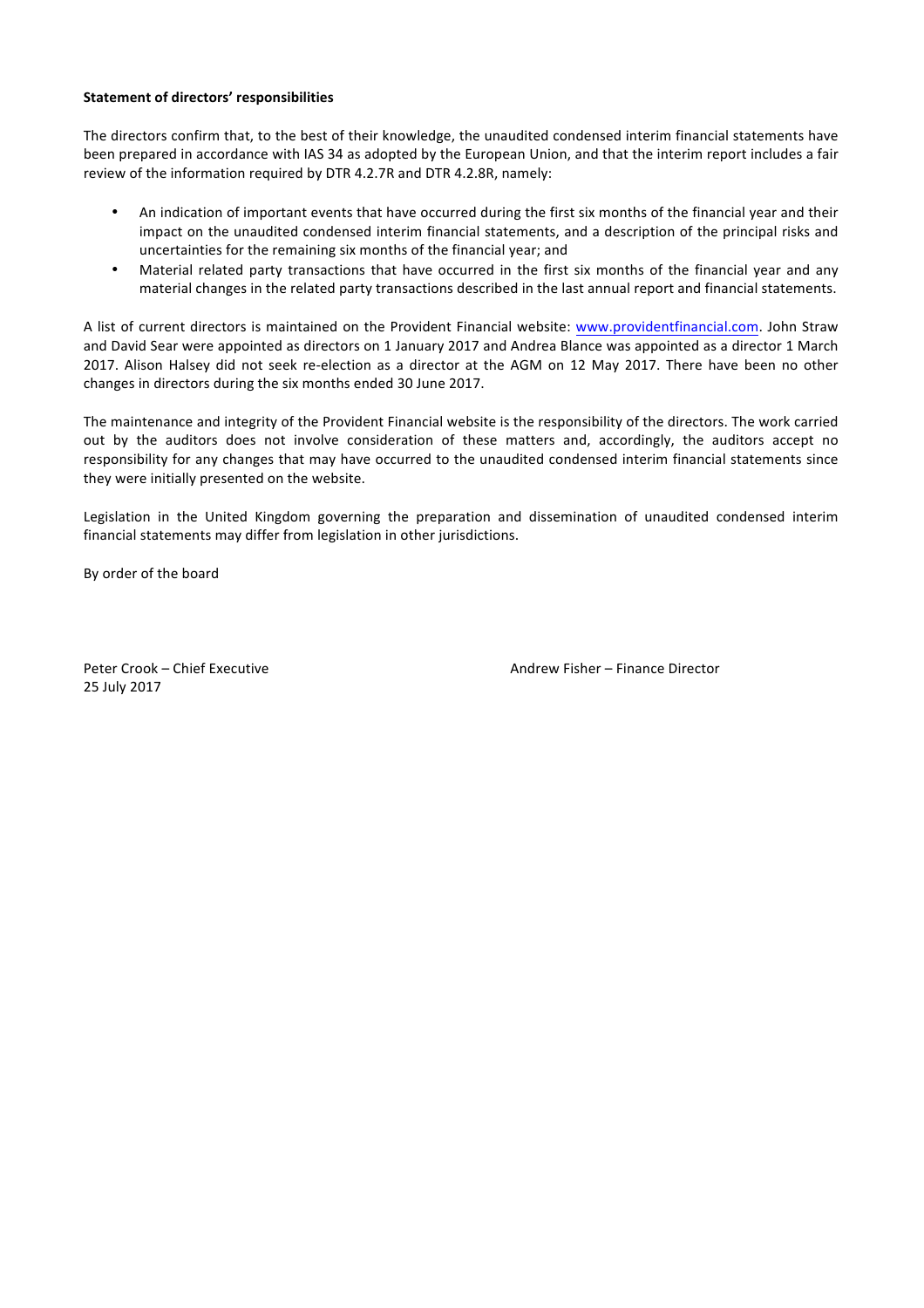## **INDEPENDENT REVIEW REPORT TO PROVIDENT FINANCIAL PLC**

We have been engaged by the company to review the unaudited condensed interim financial statements in the interim report for the six months ended 30 June 2017 which comprise the consolidated income statement, the consolidated statement of comprehensive income, the consolidated balance sheet, the consolidated statement of changes in shareholders' equity, the consolidated statement of cash flows and related notes 1 to 13. We have read the other information contained in the interim report and considered whether it contains any apparent misstatements or material inconsistencies with the information in the unaudited condensed interim financial statements.

This report is made solely to the company in accordance with International Standard on Review Engagements (UK and Ireland) 2410 "Review of Interim Financial Information Performed by the Independent Auditor of the Entity" issued by the Auditing Practices Board. Our work has been undertaken so that we might state to the company those matters we are required to state to it in an independent review report and for no other purpose. To the fullest extent permitted by law, we do not accept or assume responsibility to anyone other than the company, for our review work, for this report, or for the conclusions we have formed.

## **Directors' responsibilities**

The interim report is the responsibility of, and has been approved by, the directors. The directors are responsible for preparing the interim report in accordance with the Disclosure and Transparency Rules of the United Kingdom's Financial Conduct Authority.

As disclosed in note 2, the annual financial statements of the group are prepared in accordance with IFRSs as adopted by the European Union. The unaudited condensed interim financial statements included in this interim report have been prepared in accordance with International Accounting Standard 34 "Interim Financial Reporting" as adopted by the European Union.

#### **Our responsibility**

Our responsibility is to express to the company a conclusion on the unaudited condensed interim financial statements in the interim report based on our review.

#### **Scope of review**

We conducted our review in accordance with International Standard on Review Engagements (UK and Ireland) 2410 "Review of Interim Financial Information Performed by the Independent Auditor of the Entity" issued by the Auditing Practices Board for use in the United Kingdom. A review of interim financial information consists of making inquiries, primarily of persons responsible for financial and accounting matters, and applying analytical and other review procedures. A review is substantially less in scope than an audit conducted in accordance with International Standards on Auditing (UK and Ireland) and consequently does not enable us to obtain assurance that we would become aware of all significant matters that might be identified in an audit. Accordingly, we do not express an audit opinion.

#### **Conclusion**

Based on our review, nothing has come to our attention that causes us to believe that the unaudited condensed interim financial statements in the interim report for the six months ended 30 June 2017 are not prepared, in all material respects, in accordance with International Accounting Standard 34 as adopted by the European Union and the Disclosure and Transparency Rules of the United Kingdom's Financial Conduct Authority.

**Deloitte LLP** Statutory Auditor Birmingham, United Kingdom 25 July 2017